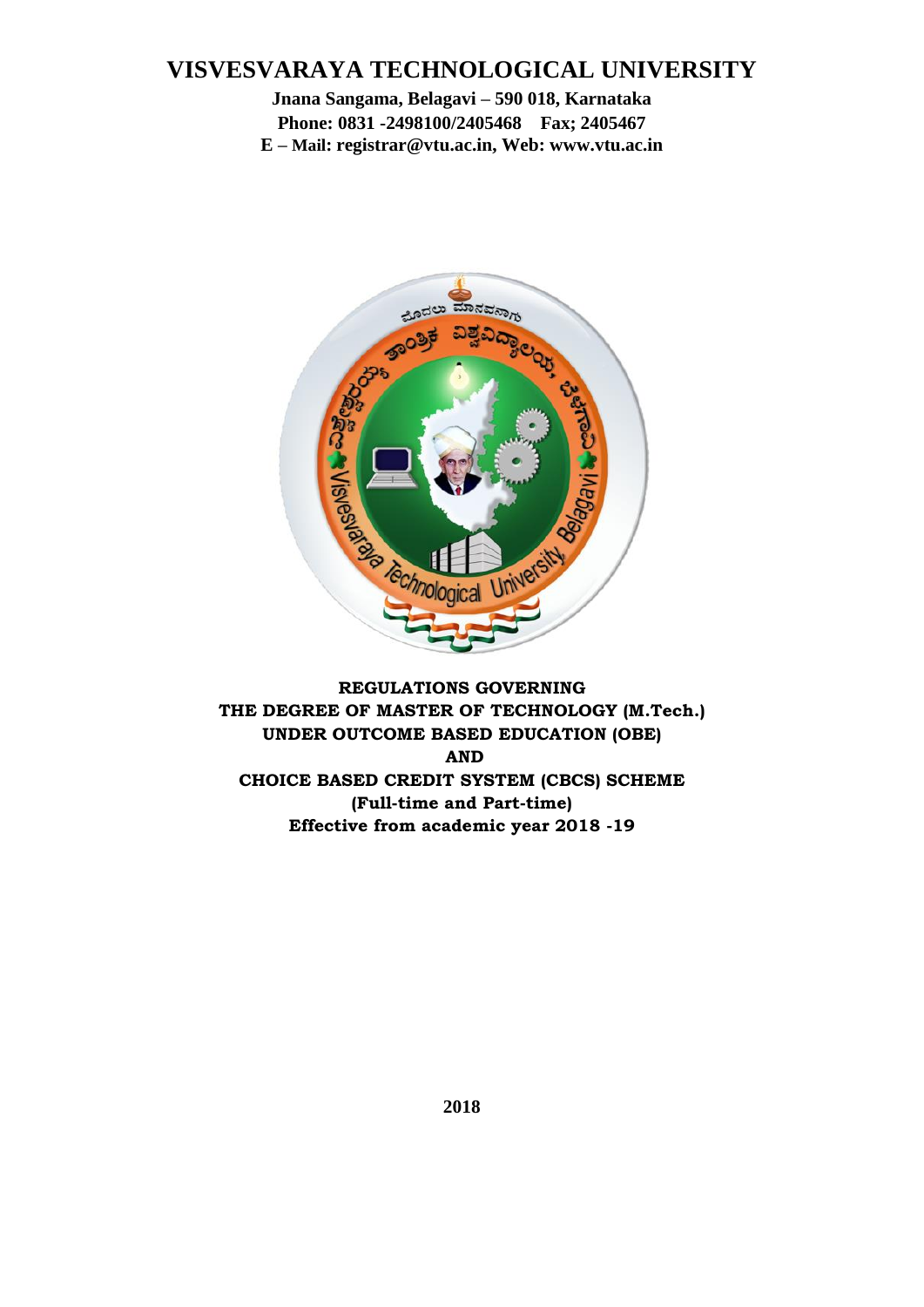**Regulations Governing the Degree of Master of Technology (M.Tech.)**

**Under Outcome based Education (OBE) and Choice Based Credit System (CBCS) Scheme (Full-time and Part-time)**

|                   | <b>CONTENTS</b>                                                                      |               |
|-------------------|--------------------------------------------------------------------------------------|---------------|
| <b>Regulation</b> | <b>Title</b>                                                                         | Page          |
| <b>Clause</b>     |                                                                                      | <b>Number</b> |
|                   | Definitions of Keywords                                                              | 03            |
| 180MT1.0          | Title, Duration and Credits of the Programme of Study                                | 06            |
| 180MT2.0          | Eligibility for Admission (As per the Government orders issued from<br>time to time) | 06            |
| 180MT3.0          | Courses                                                                              | 08            |
| 180MT4.0          | Internship                                                                           | 09            |
| 180MT5.0          | Seminar and Project                                                                  | 10            |
| 180MT6.0          | Computation of SGPA and CGPA                                                         | 12            |
| 180MT7.0          | Conversions of Grades into Percentage and Class Equivalence                          | 14            |
| 180MT8.0          | Continuous Internal Evaluation and Semester End Evaluation                           | 14            |
| 18OMT9.0          | Eligibility for Passing and Award of Degree                                          | 15            |
| 18OMT10.0         | <b>Attendance Requirement</b>                                                        | 16            |
| 180MT11.0         | Promotion and Eligibility                                                            | 16            |
| 180MT12.0         | Temporary Discontinuation/Break in the Program                                       | 17            |
| 180MT13.0         | Award of Prizes, Medals and Ranks                                                    | 17            |
| 180MT14.0         | Applicability and Power to Modify                                                    | 18            |
|                   |                                                                                      |               |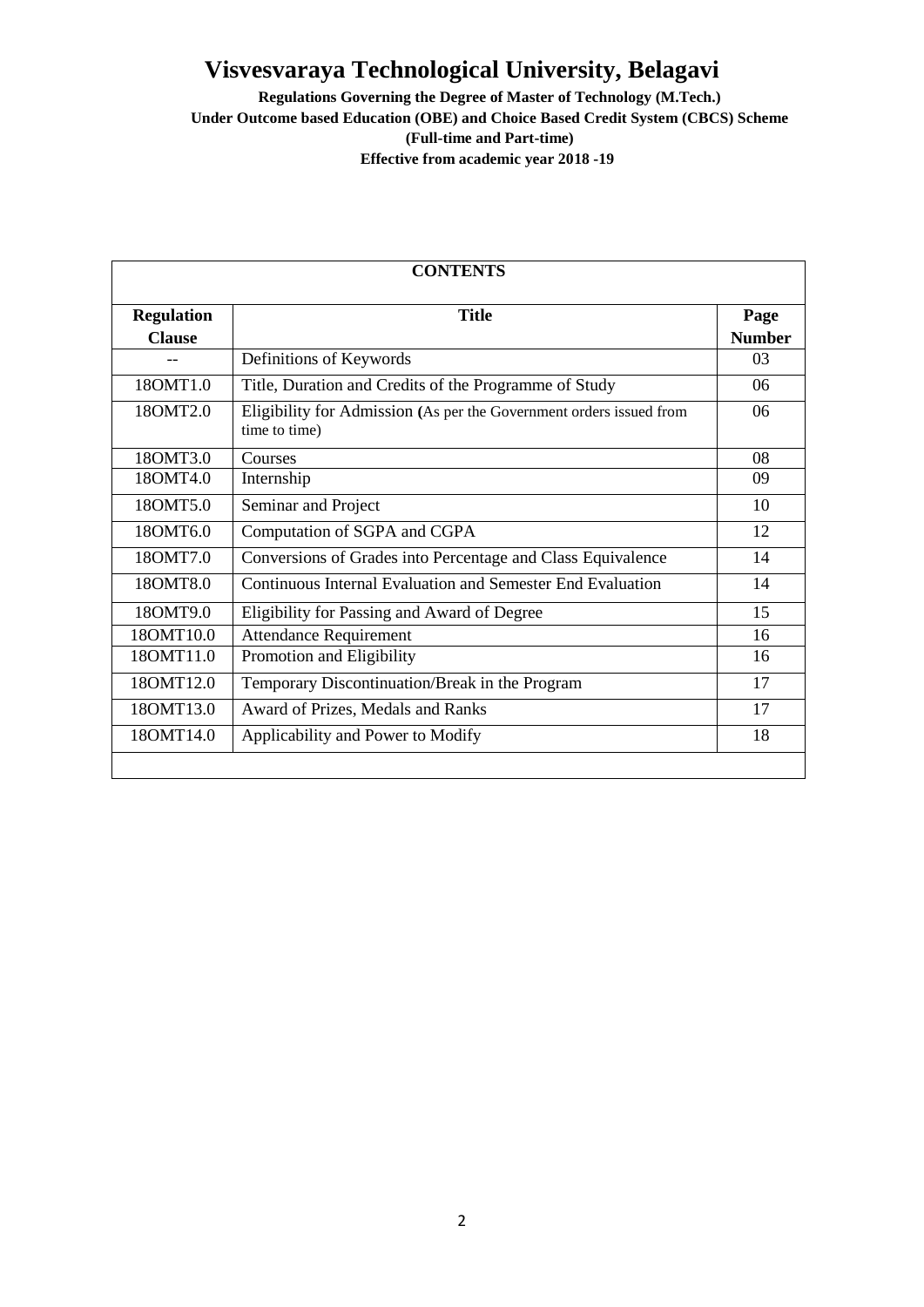**Regulations Governing the Degree of Master of Technology (M.Tech.)**

**Under Outcome based Education (OBE) and Choice Based Credit System (CBCS) Scheme**

**(Full-time and Part-time)**

#### **Effective from academic year 2018 -19**

#### **Definitions of Keywords**

The following are the definitions/descriptions that have been followed for the different terms used in the Regulations of M.Tech Programmes:

- **1) Programme:** Is an educational programme in a particular stream/ branch of Engineering/branch of specialization leading to award of Degree. It involves events/activities, comprising of lectures/ tutorials/ laboratory work/ field work, outreach activities/ project work/ vocational training/ viva/ seminars/ Internship/ assignments/ presentations/ self-study etc., or a combination of some of these.
- **2) Branch:** Means Specialization or discipline of M.Tech Degree Programme, like Power Electronics, Structures, Machine Design, etc.
- **3) Semester:** Refers to one of the two sessions of an academic year (vide: serial number 4), each session being of sixteen weeks duration (with working days greater than or equal to ninety).The odd semester may be scheduled from August and even semester from February of the year.
- **4) Academic Year:** Refers to the sessions of two consecutive semesters (odd followed by an even) including periods of vacation.
- **5) Course:** Refersto usually referred to as 'papers' and is a component of a programme. All Courses need not carry the same weight. The Courses should define learning objectives and learning outcomes. A Course may be designed to comprise lectures/ tutorials/ laboratory work/ field work/ outreach activities/project work/ vocational training/ viva/ seminars/ term papers/assignments/ presentations/ self-study etc., or a combination of some of these.
- **6) Credit:** Refers to a unit by which the Course work is measured. It determines the number of hours of instructions required per week. One credit is equivalent to one hour of lecture or two hours of laboratory/practical Courses/ tutorials/ fieldwork per week etc.
- **7) Audit Courses:** Means Knowledge/ Skill enhancing Courses without the benefit of a grade or credit for a Course.
- **8) Choice Based Credit System (CBCS):** Refers to customizing the Course work, through Core, Elective and soft skill Courses, to provide necessary support for the students to achieve their goals.
- **9) Course Registration:** Refers to formal registration for the Courses of a semester (Credits) by every student under the supervision of a Faculty Advisor (also called Mentor, Counselor etc.,) in each Semester for the Institution to maintain proper record.
- **10) Course Evaluation:** Means Continuous Internal Evaluation (CIE) and Semester End Examinations (SEE) to constitute the major evaluations prescribed for each Course. CIE and SEE to carry 40 % and 60 % respectively, to enable each Course to be evaluated for 100 marks, irrespective of its Credits.
- **11) Continuous Internal Evaluation (CIE):** Refers to evaluation of students' achievement in the learning process. CIE shall be by the Course Instructor and includes tests, homework, problem solving, group discussion, quiz, mini-project and seminar throughout the Semester, with weightage for the different components being fixed at the University level.
- **12) Semester end examinations (SEE):** Refers to examination conducted at the University level covering the entire Course Syllabus. For this purpose, Syllabi to be modularized and SEE questions to be set from each module, with a choice confined to the concerned module only. SEE is also termed as university examination.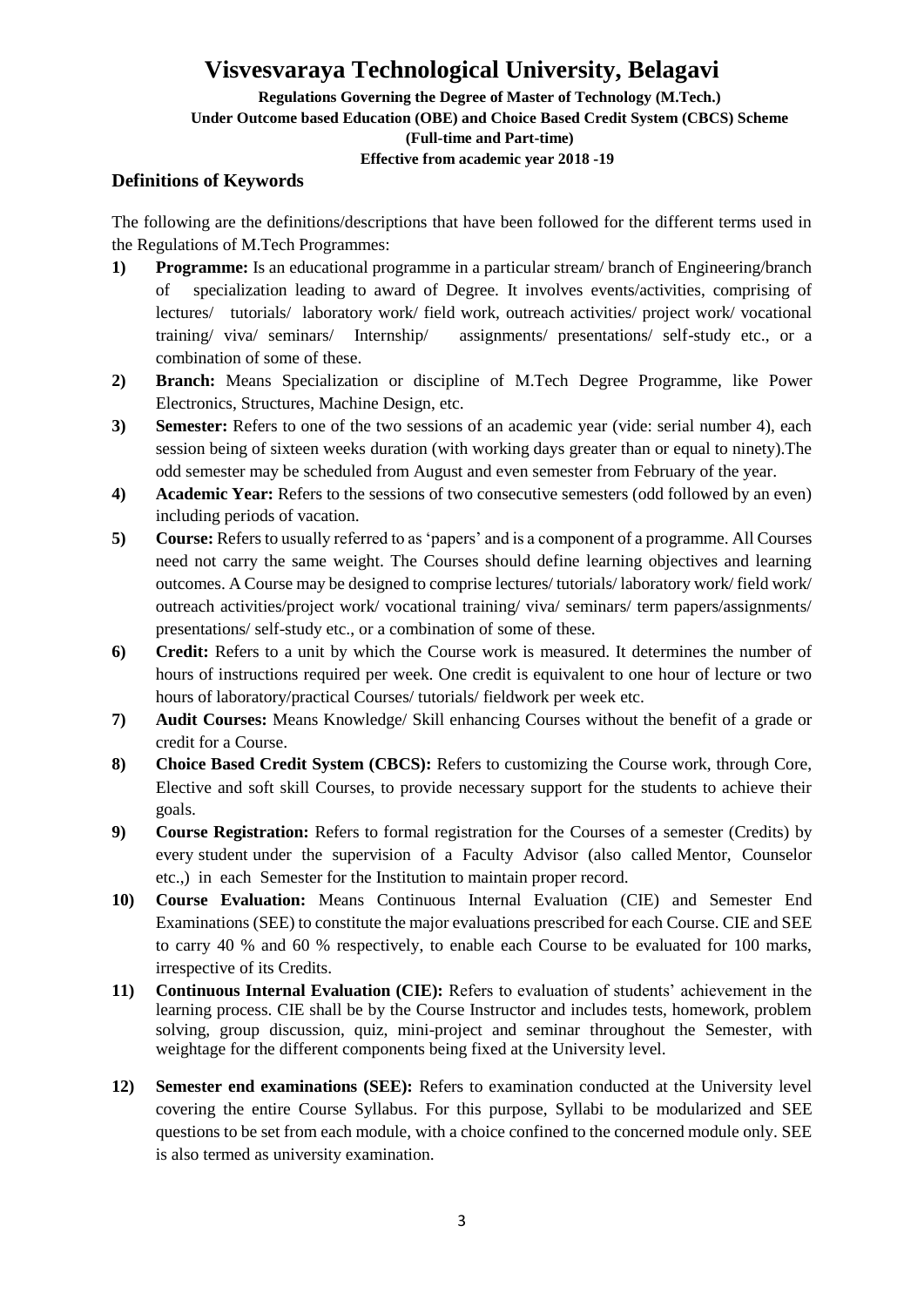#### **Regulations Governing the Degree of Master of Technology (M.Tech.) Under Outcome based Education (OBE) and Choice Based Credit System (CBCS) Scheme (Full-time and Part-time) Effective from academic year 2018 -19**

- **13) First Attempt:** Refers to a student who has completed all formalities and has become eligible to attend the SEE and has attended at least one head of passing, such attempt shall be considered as first attempt.
- **14) Credit Based System (CBS):** Refers to quantification of Course work, after a student completes teaching – learning process, followed by passing in both CIE and SEE. Under CBS, the requirement for awarding degree is prescribed in terms of total number of credits to be earned by the students.
- **15) Credit Representation:** Refers to Credit Values for different academic activities considered, as per the Table.1. Credits for seminar, project phases, project viva–voce and internship shall be as specified in the Scheme of Teaching and Examination.
- **16) Letter Grade:** It is an index of the performance of students in a said Course. Grades are denoted by letters S, A, B, C, D, E and F.

| <b>Table 1: Credit Values</b> |                       |                                                                                                        |                |                |  |  |  |  |  |
|-------------------------------|-----------------------|--------------------------------------------------------------------------------------------------------|----------------|----------------|--|--|--|--|--|
| Theory/Lectures (L)           | Tutorials (T)         | Laboratory/Practical (P)                                                                               | <b>Credits</b> | <b>Total</b>   |  |  |  |  |  |
| (hours/week/Semester)         | (hours/week/Semester) | (hours/week/Semester)                                                                                  | (L:T:P)        | <b>Credits</b> |  |  |  |  |  |
|                               |                       |                                                                                                        | 4:0:0          |                |  |  |  |  |  |
|                               |                       |                                                                                                        | 3:0:0          |                |  |  |  |  |  |
|                               |                       |                                                                                                        | 2:1:0          |                |  |  |  |  |  |
|                               |                       |                                                                                                        | 2:0:1          |                |  |  |  |  |  |
|                               |                       |                                                                                                        | 2:1:1          |                |  |  |  |  |  |
|                               |                       |                                                                                                        | 0:0:3          |                |  |  |  |  |  |
|                               |                       | <b>NOTE</b> , Activities like prectical training study tour and perticipation in Guest lectures not to |                |                |  |  |  |  |  |

**NOTE:** Activities like, practical training, study tour and participation in Guest lectures not to carry Credits.

**17) Grading:** Grade refers to qualitative measure of achievement of a student in each Course, based on the percentage of marks secured in (CIE plus SEE). Grading is done by Absolute Grading [Refer: 18OMT6.0]. The rubric attached to letter grades are as follows:

S – Outstanding, A – Excellent, B – Very Good, C – Good, D – Above Average, E – Average and  $F - Fail$ .

**18) Grade Point (GP):** Refers to a numerical weightage allotted to each letter grade on a 10-point scale as under.

| Letter Grade and corresponding Grade Points on a typical 10 – Point scale |  |    |    |  |    |    |    |  |
|---------------------------------------------------------------------------|--|----|----|--|----|----|----|--|
| Letter Grade                                                              |  |    |    |  |    |    |    |  |
| Grade Point                                                               |  | NQ | 08 |  | 06 | 04 | OC |  |
|                                                                           |  |    |    |  |    |    |    |  |

- **19) Passing Standards:** Refers to passing a Course only when getting GP greater than or equal to 04 (as per serial number 18).
- **20) Credit Point:** Is the product of grade point (GP) and number of credits for a Course i.e., Credt points  $(CrP) = GP \times C$ redits for the Course.
- **21) Semester Grade Point Average (SGPA):** Refers to a measure of academic performance of student/s in a semester. It is the ratio of total credit points secured by a student in various Courses of a semester and the total Course credits taken during that semester. [Refer:18OMT6.0]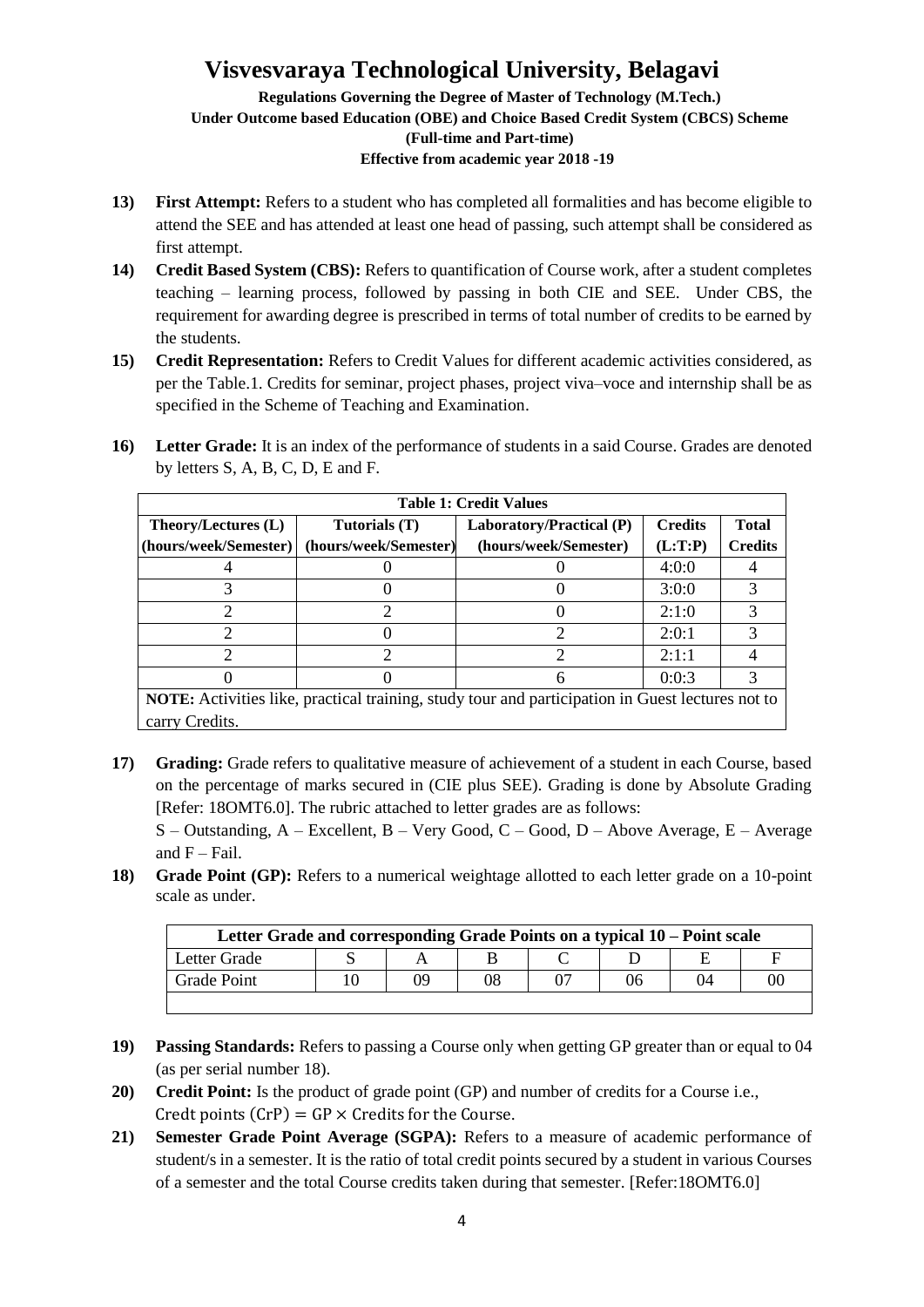**Regulations Governing the Degree of Master of Technology (M.Tech.) Under Outcome based Education (OBE) and Choice Based Credit System (CBCS) Scheme (Full-time and Part-time) Effective from academic year 2018 -19**

- **22) Cumulative Grade Point Average (CGPA):** Is a measure of overall cumulative performance of a student over all semesters. The CGPA is the ratio of total credit points earned by a student in various Courses in all semesters and the sum of the total credits of all Courses in all the semesters. It is expressed up to two decimal places. [Refer: 18OMT6.0]
- **23) Grade Card:** Refers to a certificate showing the grades earned by a student. A grade card shall be issued to all the registered students after every semester. The grade card will display the programme details (Course code, title, number of credits, grades secured) along with SGPA of that semester and CGPA earned till that semester.
- **24) University:** Visvesvaraya Technological University (VTU), Belagavi.

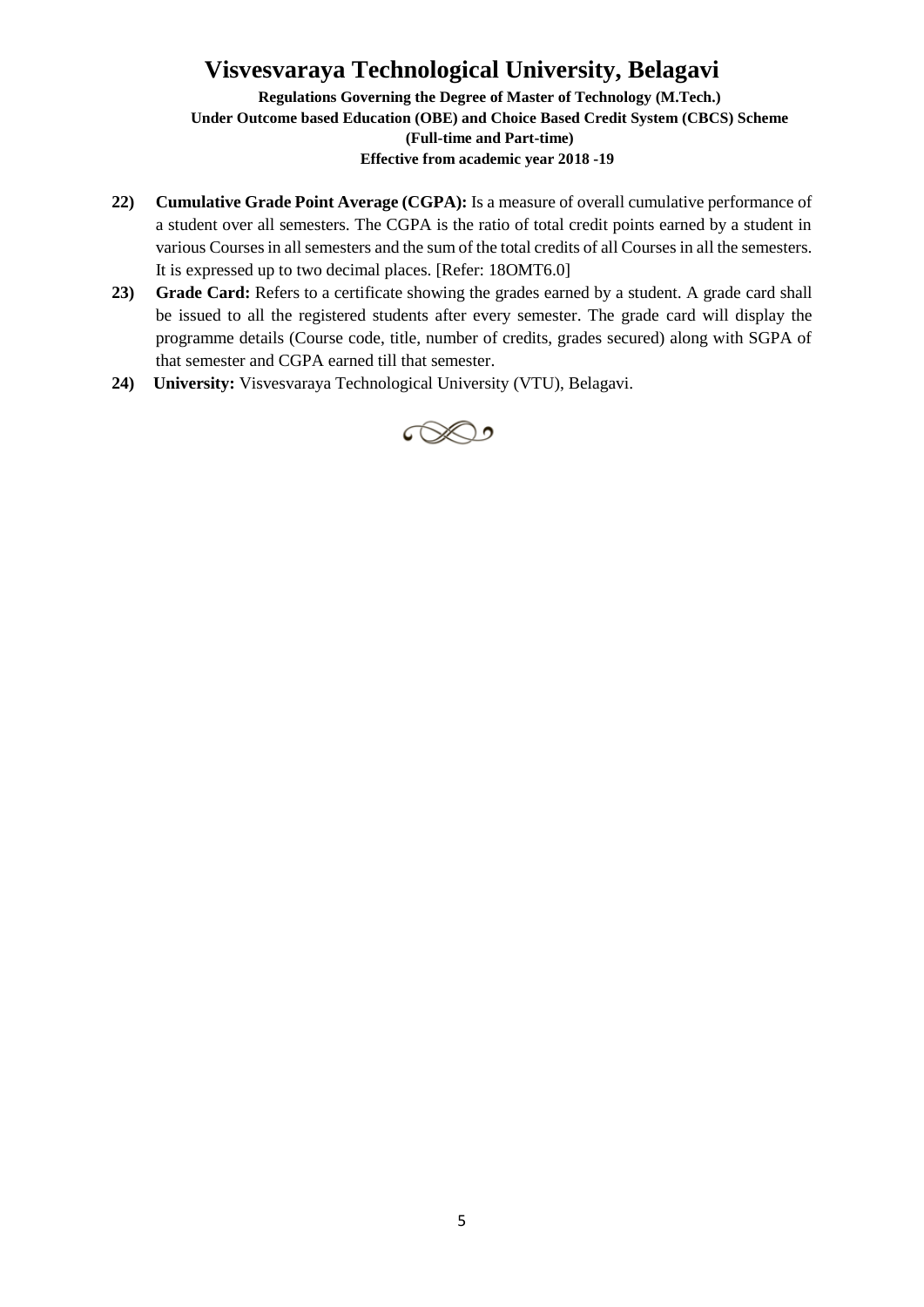**Regulations Governing the Degree of Master of Technology (M.Tech.)**

**Under Outcome based Education (OBE) and Choice Based Credit System (CBCS) Scheme**

**(Full-time and Part-time)**

| <b>Clause</b>         | <b>Particulars</b>                                                                                                                                                                                                                                                                                                                                                                                                                                                                                                                                                                                                                                                                                                                                                                                                                                                                                                                                                                                                  |
|-----------------------|---------------------------------------------------------------------------------------------------------------------------------------------------------------------------------------------------------------------------------------------------------------------------------------------------------------------------------------------------------------------------------------------------------------------------------------------------------------------------------------------------------------------------------------------------------------------------------------------------------------------------------------------------------------------------------------------------------------------------------------------------------------------------------------------------------------------------------------------------------------------------------------------------------------------------------------------------------------------------------------------------------------------|
| 180MT1.0              | Title, Duration and Credits of the Programme of Study                                                                                                                                                                                                                                                                                                                                                                                                                                                                                                                                                                                                                                                                                                                                                                                                                                                                                                                                                               |
| 180MT1.1              | The Programme shall be called Master of Technology (Subject of Specialization),<br>abbreviated as M.Tech. (Subject of Specialization).                                                                                                                                                                                                                                                                                                                                                                                                                                                                                                                                                                                                                                                                                                                                                                                                                                                                              |
| 180MT1.2              | There shall be two categories of Programme:<br>1) Full-time Programme (FT), and<br>2) Part-Time Programme (PT)                                                                                                                                                                                                                                                                                                                                                                                                                                                                                                                                                                                                                                                                                                                                                                                                                                                                                                      |
| 180MT1.3              | Full-time Programme: The Programme shall extend over a period of four semesters and<br>each semester shall have 16 weeks duration.                                                                                                                                                                                                                                                                                                                                                                                                                                                                                                                                                                                                                                                                                                                                                                                                                                                                                  |
| 180MT1.4<br>180MT 1.5 | <b>Part -Time Programme:</b><br>(a) The Programme shall be of 6 semesters.<br>(b) Each semester shall be 16 weeks duration.<br>(c) First, second, third and fourth semesters shall comprise course work and fifth and<br>Sixth semesters shall be same as that of III and IV Semesters of the Full-time<br>Programme.<br>(d) The candidate shall register for a maximum of three courses per semester.<br>(e) The candidates shall register for Laboratory course and Seminar in first and second<br>semesters along with the regular three courses.<br><b>Maximum Duration for Programme Completion:</b><br>(a) A Full-time candidate shall be allowed a maximum duration of 4 years from the first<br>semester of admission to become eligible for the award of Master's Degree, failing<br>which he/she may discontinue the programme or register once again as a fresh<br>candidate to I semester of the programme.<br>(b) A Part -Time candidate shall be allowed a maximum of 6 years duration from the first |
| 180MT1.6              | semester of admission to become eligible for the award of Master's Degree, failing<br>which he/she may discontinue the programme or register once again as a fresh<br>candidate to I semester of the programme.<br>Prescribed Number of Credits for the Programme:<br>The number of credits to be completed for the award of degree shall be 88.                                                                                                                                                                                                                                                                                                                                                                                                                                                                                                                                                                                                                                                                    |
| 180MT1.7              | The Calendar of events in respect of the Programme shall be notified by the University<br>in advance.                                                                                                                                                                                                                                                                                                                                                                                                                                                                                                                                                                                                                                                                                                                                                                                                                                                                                                               |
| 180MT2.0              | Eligibility for Admission(As per the Government orders issued from time to time)                                                                                                                                                                                                                                                                                                                                                                                                                                                                                                                                                                                                                                                                                                                                                                                                                                                                                                                                    |
| 180MT2.1              | Admission to I year/I semester Master of Technology Programme shall be open to all the<br>candidates who have passed B.E./ B. Tech. Examinations of VTU or any other recognized<br>University/ Institution. The decision of the Equivalence committee shall be the final in<br>establishing the eligibility of candidates for a particular Programme.<br>For the foreign degrees, Equivalence certificate from the Association of Indian<br>Universities shall be a must.<br>The candidates who have completed their degree through the distance mode education<br>from any University (National or International) are not eligible for admission to M.Tech.<br>Programs under any quota.                                                                                                                                                                                                                                                                                                                           |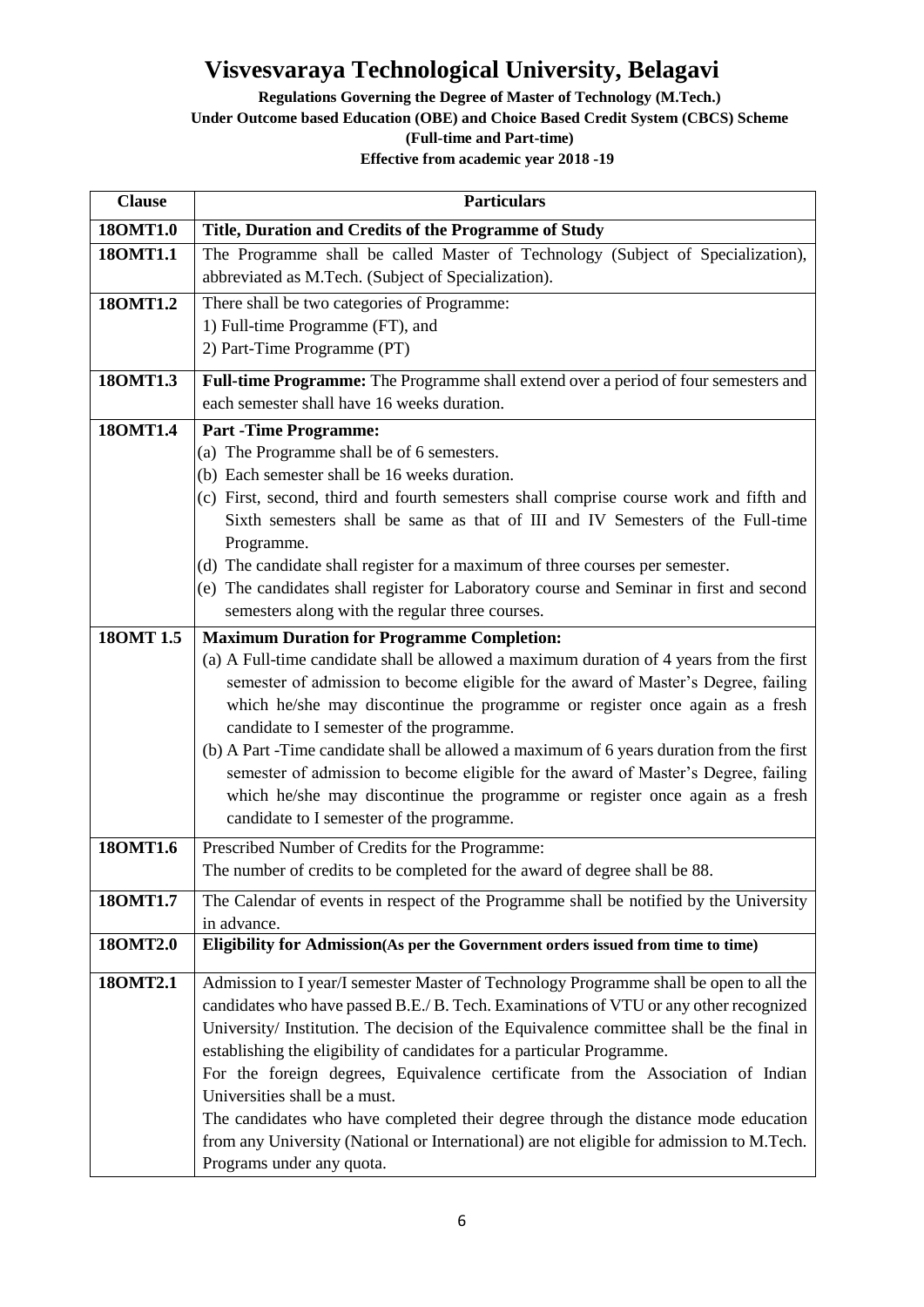**Regulations Governing the Degree of Master of Technology (M.Tech.)**

**Under Outcome based Education (OBE) and Choice Based Credit System (CBCS) Scheme**

**(Full-time and Part-time)**

| 180MT2.2  | AMIE in respective branches shall be equivalent to B.E./ B. Tech. Programs of VTU for       |
|-----------|---------------------------------------------------------------------------------------------|
|           | admission to M.Tech.                                                                        |
| 18 OMT2.3 | Admission to M.Tech. Programme shall be open to the candidates (as per 180MT 2.1)           |
|           | and 2.2) who have passed the prescribed qualifying examination with not less than 50 %      |
|           | of the marks in the aggregate of all the years of the degree examination. However, in the   |
|           | case of candidates belonging to SC/ST and Category I, the aggregate percentage of marks     |
|           | in the qualifying examinations shall not be less than 45%. Rounding off of percentage       |
|           | secured in qualifying examination is not permissible.                                       |
| 180MT2.4  | For admissions under GATE/ PGCET qualification and Roaster system of                        |
|           | <b>Government of Karnataka:</b>                                                             |
|           | The candidates should be GATE qualified or should have appeared for the Entrance            |
|           | Examination conducted by an authority recognized by Government of Karnataka                 |
|           | (PGCET)/VTU/any other University on approval by Government of Karnataka.                    |
|           | For admissions under Management Quota:                                                      |
|           | The candidates should be GATE qualified or should have appeared for the Entrance            |
|           | Examination conducted by an authority recognized by Government of Karnataka                 |
|           | PGCET/VTU/any other University on approval by Government of Karnataka.                      |
|           | Further, there shall be an Admissions Committee for PG Programme in each college for        |
|           | each branch of PG studies consisting of the Principal of the College as the Chairman,       |
|           | Head of the concerned Department, one senior faculty of the concerned Department as         |
|           | members. The Admissions Committee shall conduct the interview and select the                |
|           | candidates for admissions.                                                                  |
|           | For admissions under Sponsored Quota:                                                       |
|           | The candidates should be GATE qualified or should have appeared for the Entrance            |
|           | Examination conducted by an authority recognized by Government of Karnataka                 |
|           | PGCET/VTU/any other University on approval by Government of Karnataka.                      |
| 180MT2.5  | The candidates, who are qualified in the GATE Examination for the appropriate branch        |
|           | of engineering, shall be given priority. They are exempted from taking Entrance             |
|           | Examination.                                                                                |
|           | In case a GATE qualified Candidate appears for entrance examination and become              |
|           | qualified to claim a seat under entrance examination quota, he/she will be considered in    |
|           | the order of merit along with other candidates appeared for the entrance examination.       |
| 180MT2.6  | If sufficient number of GATE qualified candidates are not available, the remaining vacant   |
|           | seats shall be filled from amongst the candidates appeared for Entrance Examination in      |
|           | the order of merit.                                                                         |
| 180MT2.7  | The intake under various categories (regular, sponsored candidates and SC/ST) shall be      |
|           | as sanctioned by the AICTE, State Government and VTU, from time to time.                    |
| 180MT2.8  | Subject to the provisions of 18OMT2.1 and 18OMT2.2, members of the                          |
|           | Teaching/Research Staff working in any Engineering College recognized by AICTE              |
|           | either in the State of Karnataka or outside and who have put in a minimum of 03 years       |
|           | of teaching experience on full-time basis in Engineering Colleges, Polytechnic              |
|           | institutions / any other institutions imparting Engineering education shall be eligible for |
|           | admission to PG Programs under sponsored quota, if they are sponsored by the respective     |
|           | Institutions / DTE.                                                                         |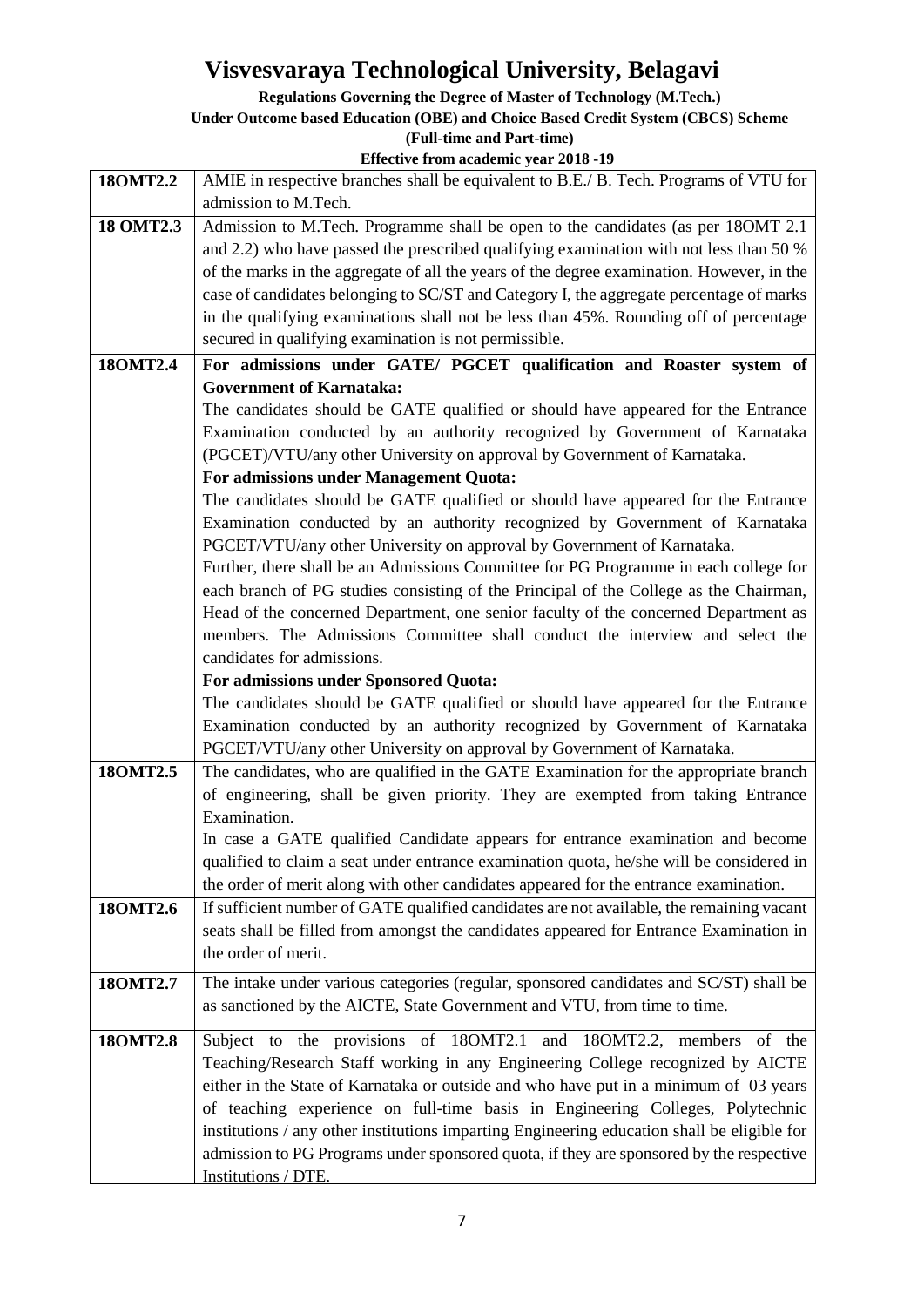**Regulations Governing the Degree of Master of Technology (M.Tech.)**

#### **Under Outcome based Education (OBE) and Choice Based Credit System (CBCS) Scheme**

**(Full-time and Part-time)**

| 180MT2.9  | Subject to the provisions of 180MT 2.1 and 180MT 2.2, members working in the State<br>Government/ Central Government/ Quasi Government Organizations/ Public Sector<br>Industries / Reputed Private Industries, who have put in a minimum of 03 years of<br>working experience and sponsored by the concerned Organizations, shall also be eligible<br>to seek admissions to PG Programs against sponsored quota.<br>Preference for admission under 18OMT2.8 and 2.9 shall be given to candidates sponsored                                                                                                                                                                                                                                                                                                                                                                                                                                                                                                                                                                                                                                                                                                                                                                                                            |
|-----------|------------------------------------------------------------------------------------------------------------------------------------------------------------------------------------------------------------------------------------------------------------------------------------------------------------------------------------------------------------------------------------------------------------------------------------------------------------------------------------------------------------------------------------------------------------------------------------------------------------------------------------------------------------------------------------------------------------------------------------------------------------------------------------------------------------------------------------------------------------------------------------------------------------------------------------------------------------------------------------------------------------------------------------------------------------------------------------------------------------------------------------------------------------------------------------------------------------------------------------------------------------------------------------------------------------------------|
|           | by organizations of State and Central Governments.                                                                                                                                                                                                                                                                                                                                                                                                                                                                                                                                                                                                                                                                                                                                                                                                                                                                                                                                                                                                                                                                                                                                                                                                                                                                     |
| 180MT2.10 | Further that employment of Part-time students shall be in an establishment situated within<br>the 40 km from the place of the institution to which the candidate is seeking admission.                                                                                                                                                                                                                                                                                                                                                                                                                                                                                                                                                                                                                                                                                                                                                                                                                                                                                                                                                                                                                                                                                                                                 |
| 180MT2.11 | Engineering graduates other than the Karnataka candidates shall obtain Eligibility<br>Certificate from VTU to seek admission to P.G. Programme in any of the colleges<br>(Autonomous or Non - Autonomous) affiliated to VTU.                                                                                                                                                                                                                                                                                                                                                                                                                                                                                                                                                                                                                                                                                                                                                                                                                                                                                                                                                                                                                                                                                           |
| 180MT2.12 | <b>Admission to vacant seats:</b><br>Seats remaining vacant (unfilled), after the completion of PG admission process by<br>Karnataka Examination Authority, shall be filled by the Institution by inviting<br>applications through Press notification. The seats shall be filled by Candidates preferably<br>who have valid GATE/PGCET score. In the absence of such Candidates, admission shall<br>be based on merit in the entrance test conducted at the Institution level. An Admissions<br>Committee, consisting of the Principal of the College, Head of the concerned Department<br>and the subject experts, shall be in charge of admissions.                                                                                                                                                                                                                                                                                                                                                                                                                                                                                                                                                                                                                                                                  |
| 180MT3.0  | <b>Courses</b>                                                                                                                                                                                                                                                                                                                                                                                                                                                                                                                                                                                                                                                                                                                                                                                                                                                                                                                                                                                                                                                                                                                                                                                                                                                                                                         |
| 180MT3.1  | The curriculum of the Programme shall be any combination of following type of courses:<br>i) One Course on Mathematics supportive to the concerned programme in the first<br>semester.<br>ii) Professional Core Courses (PCC) - relevant to the chosen specialization/ branch [May<br>be split into Hard (no choice) and Soft (with choice), if required]. The core course is<br>to be compulsorily studied by a student and is mandatory to complete the<br>requirements of a programme in a said discipline of study.<br>iii) Professional Electives Courses (PEC) - relevant to the chosen specialization/ branch:<br>these are the courses, which can be chosen from the pool of papers. It shall be<br>supportive to the discipline/ providing extended scope/enabling an exposure to some<br>other discipline / domain / nurturing student skills.<br>iv) Open Electives Courses (OEC), from other technical and/ or emerging specialization<br>areas.<br>Project Work, Seminar.<br>V)<br>Audit Courses (AC):<br>$\rm vi)$<br>The Audit course can be any credit course offered by the program to which the<br>(a)<br>Candidate is admitted (other than the courses considered for completing the<br>prescribed program credits) or other programs offered in the institution, where the<br>student is studying. |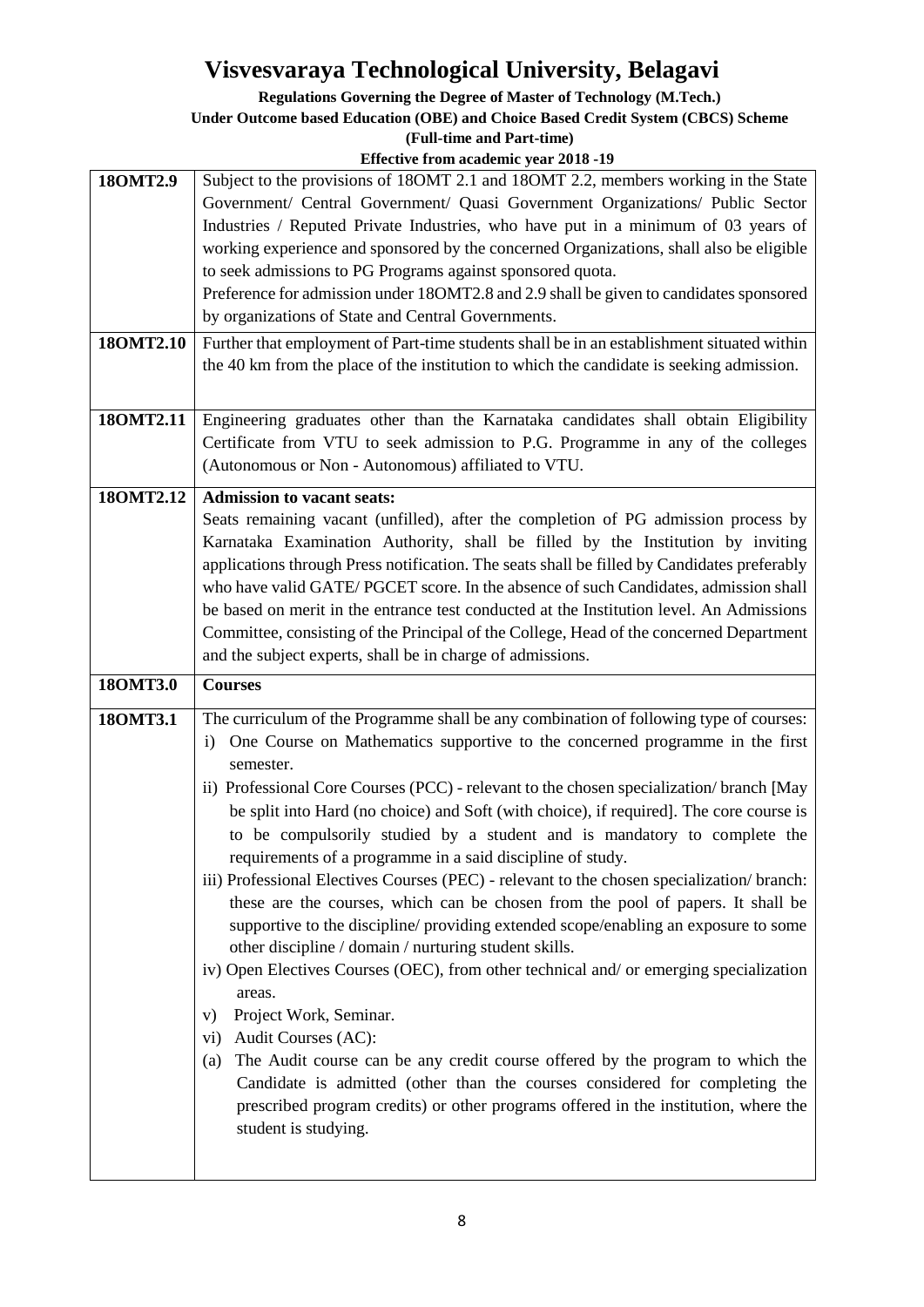**Regulations Governing the Degree of Master of Technology (M.Tech.)**

#### **Under Outcome based Education (OBE) and Choice Based Credit System (CBCS) Scheme**

**(Full-time and Part-time)**

| 180MT3.1    | (b) The students who are interested in audit courses can register for one audit course at                                                                    |
|-------------|--------------------------------------------------------------------------------------------------------------------------------------------------------------|
| (continued) | a time during II and IV semesters. Students who have registered to audit the courses,                                                                        |
|             | considered on par with students registered to the same course for credit, have to                                                                            |
|             | satisfy attendance and CIE requirements. However, they need not have to appear for                                                                           |
|             | SEE.                                                                                                                                                         |
|             |                                                                                                                                                              |
|             | (c) Registration for any audit course, in writing, shall be completed at the beginning of                                                                    |
|             | II and IV semesters. The Institution should intimate the Registrar (Evaluation) about                                                                        |
|             | the registration at the beginning of the semester and obtain a formal approval for                                                                           |
|             | inclusion of the audit course/s in the Grade card issued to the students.                                                                                    |
|             | vii) Internship: Preferably at an industry/R and D organization/IT company/Government                                                                        |
|             | organization of significant repute for a specified period mentioned in Scheme of                                                                             |
|             | Teaching and Examination.                                                                                                                                    |
| 180MT4.0    | Internship                                                                                                                                                   |
|             |                                                                                                                                                              |
| 180MT4.1    | Internship: The student shall undergo Internship as per the Scheme of Teaching and                                                                           |
|             | Examination.                                                                                                                                                 |
|             | The internship shall be carried out in any industry/R&D Organization/Research<br>1.                                                                          |
|             | Institute/Institute of national and international repute/recognized national and                                                                             |
|             | international Professional Bodies, Societies or Organizations.                                                                                               |
|             | The Department/college shall nominate a faculty to facilitate, guide and supervise<br>2.                                                                     |
|             | students under internship.                                                                                                                                   |
|             | The students shall report the progress of the internship to the internal guide in<br>3.                                                                      |
|             | regular intervals and seek his/her advise.                                                                                                                   |
|             | The Internship shall be completed during the period specified in Scheme of<br>4.                                                                             |
|             | Teaching and Examination.                                                                                                                                    |
|             | After completion of Internship, students shall submit a report to the Head of the<br>5.                                                                      |
|             | Department with the approval of both internal and external guides.<br>There will be 40 marks for CIE (Seminar: 20, Internship report: 20) and 60 marks<br>6. |
|             | for Viva – Voce conducted during SEE. [To be read along with 18OMT8.8 and                                                                                    |
|             | 8.9]                                                                                                                                                         |
|             | The internal guide shall award the CIE marks for seminar and internship report<br>7.                                                                         |
|             | after evaluation. He/she will also be the internal examiner for Viva – Voce                                                                                  |
|             | conducted during SEE.                                                                                                                                        |
|             | The external guide from the industry shall be an examiner for the Internship viva-<br>8.                                                                     |
|             | voce examination. Viva-Voce on internship shall be conducted at the college and                                                                              |
|             | the date of Viva-Voce shall be fixed in consultation with the external Guide. The                                                                            |
|             | Examiners shall jointly award the Viva - Voce marks.                                                                                                         |
|             | 9. (i) In case the external Guide is not available or expresses his inability to conduct                                                                     |
|             | viva voce, the Chief Superintendent shall be permitted to make alternate                                                                                     |
|             | arrangement. The examiner, in the order of preference, shall be an industry person                                                                           |
|             | or a faculty of another institution chosen from the list of University examiners.                                                                            |
|             | The same shall be intimated to the concerned BOE Chairperson.                                                                                                |
|             | (ii) In case the external Guide accepts to conduct viva-voce examination from                                                                                |
|             | his/her workplace, it shall be arranged via Video/web conferencing/Webinar. The                                                                              |
|             | external Examiner shall send the mutually agreed signed marks (evaluated for SEE                                                                             |
|             | marks) list, soon after the examination, via email/any electronic media.                                                                                     |
|             | 10. The students shall be permitted to carry out the internship anywhere in India or                                                                         |
|             | abroad. The University shall not provide any kind of Financial Assistance to any                                                                             |
|             | student for internship.                                                                                                                                      |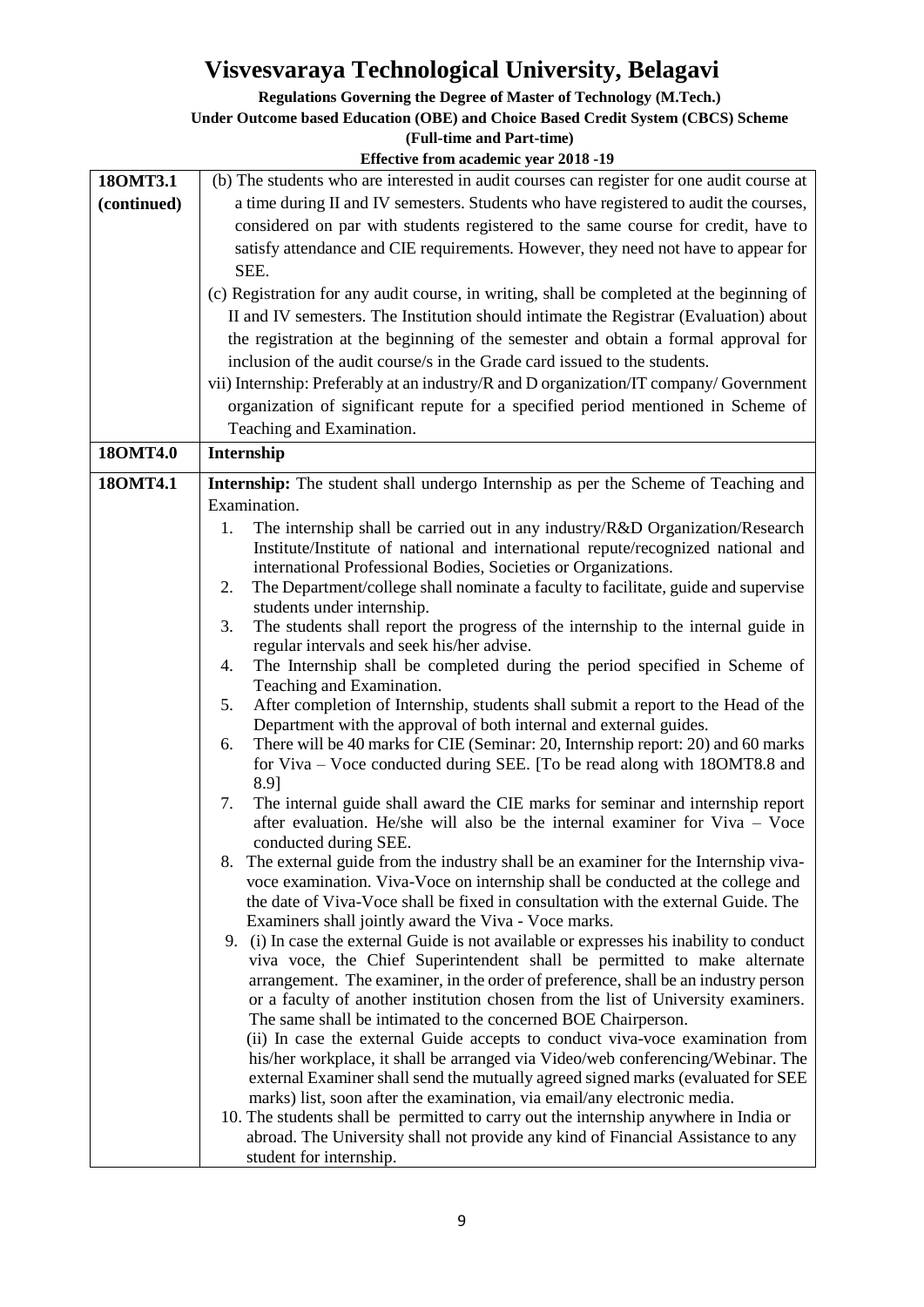**Regulations Governing the Degree of Master of Technology (M.Tech.)**

**Under Outcome based Education (OBE) and Choice Based Credit System (CBCS) Scheme**

**(Full-time and Part-time)**

| 180MT4.2<br>180MT5.0<br>180MT5.1 | Failing to undergo Internship: Internship is one of the head of passing. Completion of<br>internship is mandatory. If any student fails to undergo/complete the internship, he/she shall<br>be considered as fail in that Course and shall not be permitted to appear for SEE in that<br>Course. However, such students shall appear for SEE after satisfying the conditions<br>prescribed for Internship. The reappearance shall be considered as an attempt.<br><b>Seminar and Project</b><br>Seminar: Seminar is one of the head of passing.                                                                                                                                                                                                                                                                                                                              |
|----------------------------------|------------------------------------------------------------------------------------------------------------------------------------------------------------------------------------------------------------------------------------------------------------------------------------------------------------------------------------------------------------------------------------------------------------------------------------------------------------------------------------------------------------------------------------------------------------------------------------------------------------------------------------------------------------------------------------------------------------------------------------------------------------------------------------------------------------------------------------------------------------------------------|
|                                  | Each candidate shall deliver seminar as per the Scheme of Teaching and Examination<br>$\mathbf{i}$<br>on the topics chosen from the relevant fields for about 30 minutes.                                                                                                                                                                                                                                                                                                                                                                                                                                                                                                                                                                                                                                                                                                    |
|                                  | The Head of the Department shall make arrangements for conducting seminars through<br>$\rm ii)$<br>concerned faculty members of the Department. The committee constituted for the<br>purpose by the Head of the Department shall award the CIE marks for the seminar. The<br>committee shall consist of three faculty from the Department and the senior most acting<br>as the Chairman/Chairperson. [To be read along with 18OMT8.8]                                                                                                                                                                                                                                                                                                                                                                                                                                        |
| 180MT5.2                         | <b>Project Work:</b> Project is one of the head of passing.                                                                                                                                                                                                                                                                                                                                                                                                                                                                                                                                                                                                                                                                                                                                                                                                                  |
|                                  | Project work shall preferably be on individual basis.<br>The candidate shall submit a soft copy (CD) of the dissertation work to the University. The<br>CD should contain the entire Dissertation in monolithic form as a PDF file (not separate<br>chapters).                                                                                                                                                                                                                                                                                                                                                                                                                                                                                                                                                                                                               |
|                                  | The Guide, after checking the report for completeness shall upload the Dissertation along<br>with name, University Seat Number, address, mobile number of the candidate, etc., as<br>prescribed in the form available on online Dissertation evaluation portal. The guide shall<br>submit a panel of four approved University Examiners for evaluation of dissertation.                                                                                                                                                                                                                                                                                                                                                                                                                                                                                                      |
| 180MT5.3                         | <b>Plagiarism Check</b><br>Once the Guide uploads the dissertation, the same shall be linked for plagiarism check. The<br>allowable plagiarism index is less than or equal to 25%.<br>If the check indicates a plagiarism index greater than 25% :<br>for the first time, the candidate has to resubmit the dissertation, to the Registrar<br>$\bullet$<br>(Evaluation), Regional Center/Head Office, VTU along with the penal fees of<br>Rs. 2000/- (Rupees Two thousand only) in person.<br>for the second time, the candidate has to resubmit the dissertation along with the<br>penal fees of Rs. 4000/- (Rupees four thousand only) in person.<br>If the dissertation is rejected again during second resubmission with reference to<br>plagiarism index, the candidate shall redo the project and submit after a semester's<br>time subject to provisions of 180MT1.5. |
| 180MT5.4                         | The dissertation shall be sent through email for evaluation to two examiners - one internal<br>examiner (guide/co-guide) and one external examiner (first) appointed by the University.<br>The evaluation of the dissertation shall be made independently by each examiner.                                                                                                                                                                                                                                                                                                                                                                                                                                                                                                                                                                                                  |
| 180MT5.5                         | Examiners shall evaluate the dissertation normally within a period of not more than two<br>weeks from the date of receipt of dissertation through email.                                                                                                                                                                                                                                                                                                                                                                                                                                                                                                                                                                                                                                                                                                                     |
| 180MT5.6                         | The examiners shall independently submit the marks through the specified link.                                                                                                                                                                                                                                                                                                                                                                                                                                                                                                                                                                                                                                                                                                                                                                                               |
| 180MT5.7                         | Average of the marks awarded by the two Examiners shall be the final evaluation marks<br>for the Dissertation.                                                                                                                                                                                                                                                                                                                                                                                                                                                                                                                                                                                                                                                                                                                                                               |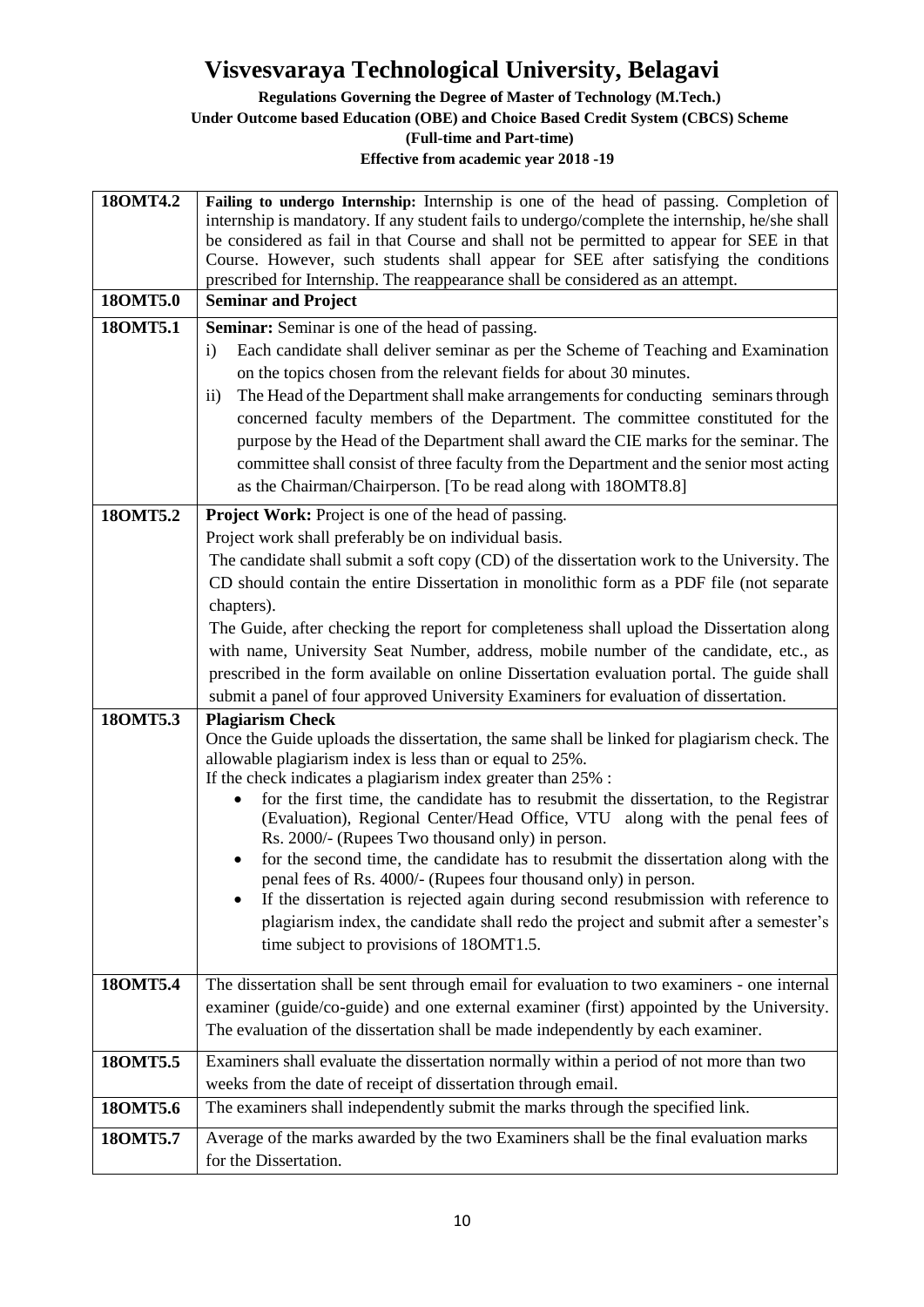**Regulations Governing the Degree of Master of Technology (M.Tech.)**

|           | <b>Under Outcome based Education (OBE) and Choice Based Credit System (CBCS) Scheme</b>                                                                                                                                                                                                                                                                                                                                                                                                                                                                                                                                                                                                                                                                                                                                                                                      |
|-----------|------------------------------------------------------------------------------------------------------------------------------------------------------------------------------------------------------------------------------------------------------------------------------------------------------------------------------------------------------------------------------------------------------------------------------------------------------------------------------------------------------------------------------------------------------------------------------------------------------------------------------------------------------------------------------------------------------------------------------------------------------------------------------------------------------------------------------------------------------------------------------|
|           | (Full-time and Part-time)                                                                                                                                                                                                                                                                                                                                                                                                                                                                                                                                                                                                                                                                                                                                                                                                                                                    |
|           | Effective from academic year 2018 -19                                                                                                                                                                                                                                                                                                                                                                                                                                                                                                                                                                                                                                                                                                                                                                                                                                        |
| 180MT5.8  | (a) Viva-voce examination of the candidate shall be conducted as per 18OMT5.10, if the<br>dissertation work and the reports are accepted by the external examiner (first).                                                                                                                                                                                                                                                                                                                                                                                                                                                                                                                                                                                                                                                                                                   |
|           | (b) If the external examiner (first) finds that the dissertation work and the report are not up<br>to the expected standard and the minimum passing marks cannot be awarded, the<br>dissertation shall not be accepted for SEE.<br>The external examiner (first) can recommend for modifications/suggestions of                                                                                                                                                                                                                                                                                                                                                                                                                                                                                                                                                              |
|           | dissertation or totally reject the dissertation. The examiner shall offer suggestions for<br>improvement of the dissertation for resubmission or list the reasons for rejection of the<br>dissertation.                                                                                                                                                                                                                                                                                                                                                                                                                                                                                                                                                                                                                                                                      |
|           | (c) The resubmitted Dissertation incorporating the modifications/suggestions [as per<br>18OMT5.8 (b)] of the external examiner (first) and satisfying the provision<br>18OMT5.3shall be sent again to the external examiner (first) for evaluation. If the<br>dissertation and the report are accepted by the external examiner (first), Viva-voce<br>examination of the candidate shall be conducted as per 180MT5.10.                                                                                                                                                                                                                                                                                                                                                                                                                                                      |
|           | (d) In case of rejection of Dissertation by the external examiner (first), the same will be sent<br>to a Second Examiner (external) approved by the University. The decision of the Second<br>Examiner (external) is final. If the dissertation and the report are accepted by the Second<br>Examiner (external), Viva-voce examination of the candidate shall be conducted as per<br>180MT5.10. If the Second Examiner (external) rejects the dissertation and the report,<br>the candidate shall have to carry out the dissertation work once again and submit the<br>dissertation subject to provisions of 18OMT1.5. In such cases of rejection, the candidate<br>shall redo the entire procedure starting from the submission of Dissertation in soft copy.                                                                                                              |
|           | (e) In case of rejection of Dissertation, with reasons, by the external examiner (first) [as per<br>180MT5.8 (b)], the same will be sent to a Second Examiner (external) [not necessarily<br>the same examiner considered under 18OMT5.8 (d)] approved by the University. The<br>decision of the Second Examiner (external) is final. If the dissertation and the report are<br>accepted by the Second Examiner (external), Viva-voce examination of the candidate<br>shall be conducted as per 180MT5.10. If the Second Examiner (external) rejects the<br>dissertation and the report, the candidate shall have to carry out the dissertation work<br>once again and submit the dissertation subject to provisions of 180MT1.5. In such cases<br>of rejection, the candidate shall redo the entire procedure starting from the submission of<br>Dissertation in soft copy. |
| 180MT5.9  | The candidate, whose Dissertation is rejected, can rework on the same topic or choose<br>another topic of dissertation under the same Guide or new Guide if necessary. In such an<br>event, the report shall be submitted within four years in case of full-time student and six<br>years in case of part-time student respectively from the date of admission to the Programme.                                                                                                                                                                                                                                                                                                                                                                                                                                                                                             |
| 180MT5.10 | Viva-voce examination of the candidate shall be conducted by the external examiner and<br>internal examiner/ guide.<br>Internal examiner as per the direction of the University shall have to arrive at a mutually<br>convenient date for the conduct of viva-voce examination of the concerned candidate with<br>an intimation to the Registrar (Evaluation). In case one of the examiners expresses his/her<br>inability to attend the viva-voce, the Registrar (Evaluation) shall appoint a substitute<br>examiner in his/her place.                                                                                                                                                                                                                                                                                                                                      |
| 180MT5.11 | The relative weights for the evaluation of dissertation and the performance at the viva voce<br>shall be as per the scheme of teaching and examination.                                                                                                                                                                                                                                                                                                                                                                                                                                                                                                                                                                                                                                                                                                                      |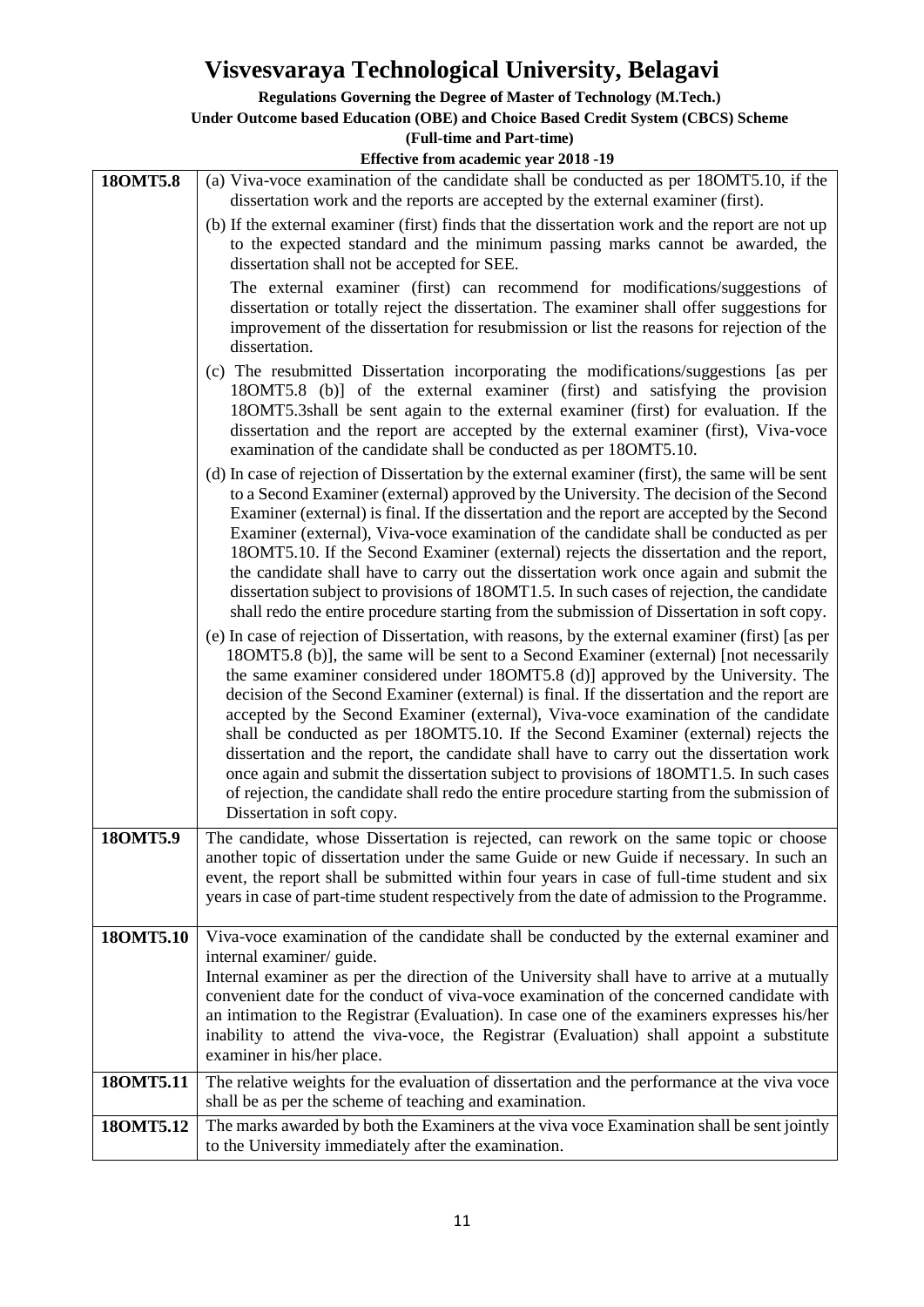**Regulations Governing the Degree of Master of Technology (M.Tech.)**

**Under Outcome based Education (OBE) and Choice Based Credit System (CBCS) Scheme**

| <b>Effective from academic year 2018 -19</b>                                                                                                                                                                                                                                                                                                                                                                                                                                                                                                                                                                                                                                                                                                                                                                                                                                                                                                                                                                                                                                                                                                                                                                                    |                                                                                                    |                |                     |                   |                   |                                                                                  |                                                                                                                                                                                                                                                                                                    |  |  |  |  |
|---------------------------------------------------------------------------------------------------------------------------------------------------------------------------------------------------------------------------------------------------------------------------------------------------------------------------------------------------------------------------------------------------------------------------------------------------------------------------------------------------------------------------------------------------------------------------------------------------------------------------------------------------------------------------------------------------------------------------------------------------------------------------------------------------------------------------------------------------------------------------------------------------------------------------------------------------------------------------------------------------------------------------------------------------------------------------------------------------------------------------------------------------------------------------------------------------------------------------------|----------------------------------------------------------------------------------------------------|----------------|---------------------|-------------------|-------------------|----------------------------------------------------------------------------------|----------------------------------------------------------------------------------------------------------------------------------------------------------------------------------------------------------------------------------------------------------------------------------------------------|--|--|--|--|
| Examination fee as fixed from time to time by the University for evaluation of dissertation<br>report and conduct of viva voce shall be remitted through the Head of the Institution as per                                                                                                                                                                                                                                                                                                                                                                                                                                                                                                                                                                                                                                                                                                                                                                                                                                                                                                                                                                                                                                     |                                                                                                    |                |                     |                   |                   |                                                                                  |                                                                                                                                                                                                                                                                                                    |  |  |  |  |
| the instructions of Registrar (Evaluation) from time to time.                                                                                                                                                                                                                                                                                                                                                                                                                                                                                                                                                                                                                                                                                                                                                                                                                                                                                                                                                                                                                                                                                                                                                                   |                                                                                                    |                |                     |                   |                   |                                                                                  |                                                                                                                                                                                                                                                                                                    |  |  |  |  |
| The candidates who fail to submit the dissertation work within the stipulated time have to<br>submit the same at the time of next ensuing examination.                                                                                                                                                                                                                                                                                                                                                                                                                                                                                                                                                                                                                                                                                                                                                                                                                                                                                                                                                                                                                                                                          |                                                                                                    |                |                     |                   |                   |                                                                                  |                                                                                                                                                                                                                                                                                                    |  |  |  |  |
|                                                                                                                                                                                                                                                                                                                                                                                                                                                                                                                                                                                                                                                                                                                                                                                                                                                                                                                                                                                                                                                                                                                                                                                                                                 | <b>Computation of SGPA and CGPA</b>                                                                |                |                     |                   |                   |                                                                                  |                                                                                                                                                                                                                                                                                                    |  |  |  |  |
| (i) The University adopts absolute grading system wherein the marks are converted to<br>grades, and every semester results will be declared with semester grade point average<br>(SGPA) and Cumulative Grade Point Average (CGPA). The CGPA will be calculated<br>for every semester, except for the first semester.<br>(ii) The grading system with the letter grades and the assigned range of marks under<br>absolute grading system are as given below:                                                                                                                                                                                                                                                                                                                                                                                                                                                                                                                                                                                                                                                                                                                                                                     |                                                                                                    |                |                     |                   |                   |                                                                                  |                                                                                                                                                                                                                                                                                                    |  |  |  |  |
| Level                                                                                                                                                                                                                                                                                                                                                                                                                                                                                                                                                                                                                                                                                                                                                                                                                                                                                                                                                                                                                                                                                                                                                                                                                           | Outstanding<br><b>Very Good</b><br><b>Excellent</b><br>Good<br>Above<br>Fail<br>Average<br>Average |                |                     |                   |                   |                                                                                  |                                                                                                                                                                                                                                                                                                    |  |  |  |  |
|                                                                                                                                                                                                                                                                                                                                                                                                                                                                                                                                                                                                                                                                                                                                                                                                                                                                                                                                                                                                                                                                                                                                                                                                                                 |                                                                                                    | A              | B                   | C                 | D                 | E                                                                                | F                                                                                                                                                                                                                                                                                                  |  |  |  |  |
| <b>Grade Points</b>                                                                                                                                                                                                                                                                                                                                                                                                                                                                                                                                                                                                                                                                                                                                                                                                                                                                                                                                                                                                                                                                                                                                                                                                             | 10                                                                                                 | 9              | 8                   | 7                 | 6                 | 4                                                                                | $00\,$                                                                                                                                                                                                                                                                                             |  |  |  |  |
|                                                                                                                                                                                                                                                                                                                                                                                                                                                                                                                                                                                                                                                                                                                                                                                                                                                                                                                                                                                                                                                                                                                                                                                                                                 |                                                                                                    |                |                     |                   |                   |                                                                                  | < 50                                                                                                                                                                                                                                                                                               |  |  |  |  |
| in a Course                                                                                                                                                                                                                                                                                                                                                                                                                                                                                                                                                                                                                                                                                                                                                                                                                                                                                                                                                                                                                                                                                                                                                                                                                     | $(90 - 100)$                                                                                       | $(80 - 89)$    | $(70 - 79)$         | $(60 - 69)$       | $(55 - 59)$       | $(50 - 54)$                                                                      | $(0 - 49)$                                                                                                                                                                                                                                                                                         |  |  |  |  |
|                                                                                                                                                                                                                                                                                                                                                                                                                                                                                                                                                                                                                                                                                                                                                                                                                                                                                                                                                                                                                                                                                                                                                                                                                                 |                                                                                                    |                |                     |                   |                   |                                                                                  |                                                                                                                                                                                                                                                                                                    |  |  |  |  |
|                                                                                                                                                                                                                                                                                                                                                                                                                                                                                                                                                                                                                                                                                                                                                                                                                                                                                                                                                                                                                                                                                                                                                                                                                                 |                                                                                                    |                |                     |                   |                   |                                                                                  |                                                                                                                                                                                                                                                                                                    |  |  |  |  |
| <b>Grade Point Averages:</b><br><b>SGPA and CGPA:</b> The credit index can be used further for calculating the Semester Grade<br>Point Average (SGPA) and the Cumulative Grade Point Average (CGPA), both being<br>important academic performance indices of the student. While SGPA is equal to the credit<br>index for a semester divided by the total number of credits registered by the student in that<br>semester, CGPA gives the sum total of credit indices of all the previous semesters divided<br>by the total number of credits registered in all these semesters. Both the equations together<br>facilitate the declaration of academic performance of a student, at the end of a semester and<br>at the end of successive semesters respectively. Thus,<br>$SGPA = \frac{\sum [Course\ Credits \times Grade\ Points] for all\ the\ Courses\ in\ that\ Semester}{\sum_{i=1}^{n} S_i}$<br>$\Sigma$ [Course Credits] for all the Courses in that Semester<br>$\Sigma$ [Course Credits $\times$ Grade Points] for all Courses excluding<br>those with F and transitional grades until that Semester<br>$CGPA = -$<br>$\Sigma$ [Course Credits ] for all Courses excluding<br>those with F grades until that semester |                                                                                                    |                |                     |                   |                   |                                                                                  |                                                                                                                                                                                                                                                                                                    |  |  |  |  |
|                                                                                                                                                                                                                                                                                                                                                                                                                                                                                                                                                                                                                                                                                                                                                                                                                                                                                                                                                                                                                                                                                                                                                                                                                                 | Letter Grade<br>Percentage of<br>Marks Scored                                                      | S<br>$\geq 90$ | $<$ 90<br>$\geq 80$ | < 80<br>$\geq 70$ | < 70<br>$\geq 60$ | < 60<br>$\geq$ 55<br>a Course shall be indicated in the grade cards/transcripts. | $<55\,$<br>$\geq 50$<br>(iii) A student obtaining Grade F in a Course shall be considered fail and is required to<br>reappear in subsequent SEE. Whatever the letter grade secured by the student during<br>his /her reappearance shall be retained. However the number of attempts taken to clear |  |  |  |  |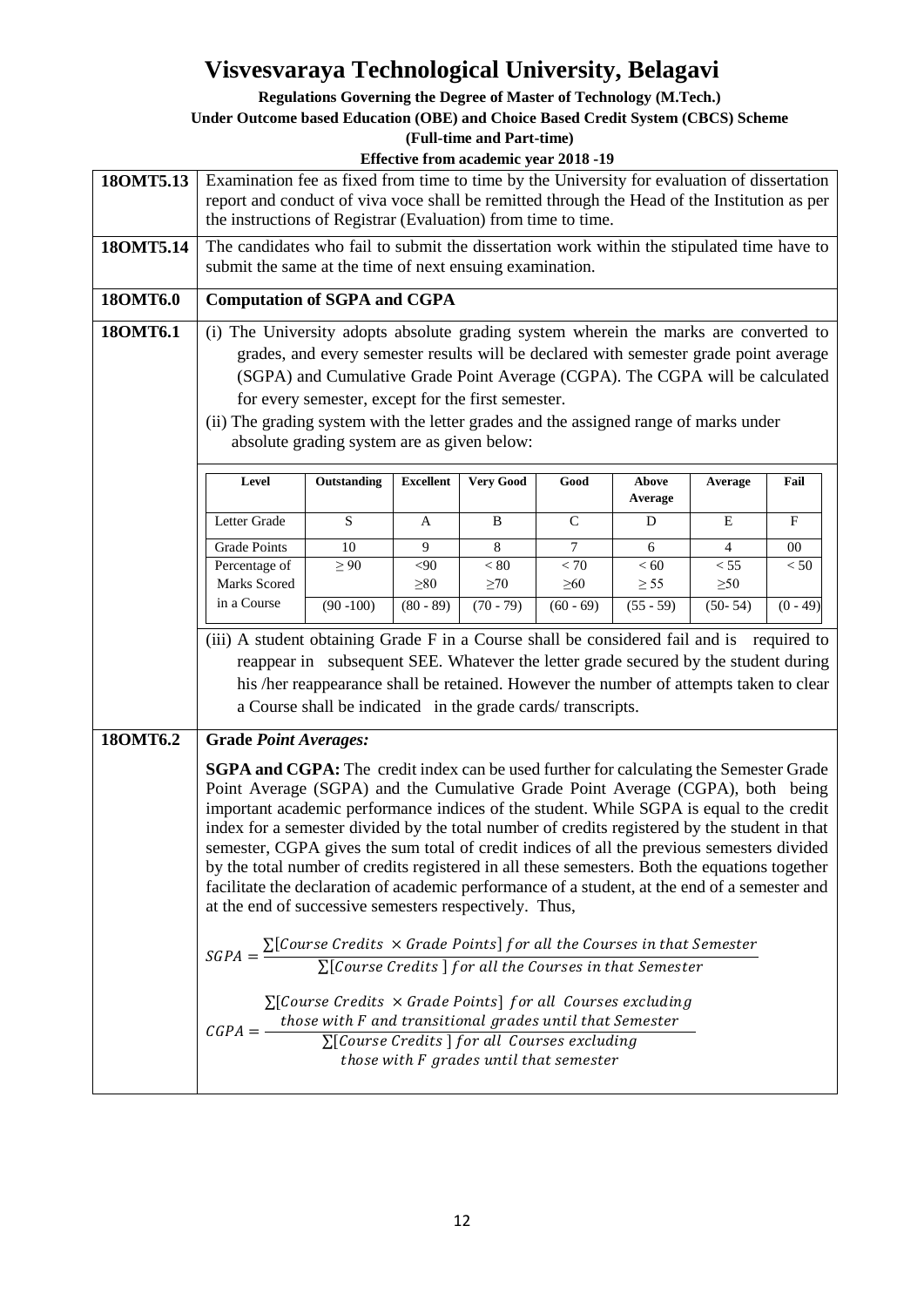**Regulations Governing the Degree of Master of Technology (M.Tech.)**

**Under Outcome based Education (OBE) and Choice Based Credit System (CBCS) Scheme**

**(Full-time and Part-time)**

| 180MT6.2    |                                                                                    |                                              |  |                  |                           |                 |                                                                                                                                                                                                                                                                                                 |                   |                                                           |  |
|-------------|------------------------------------------------------------------------------------|----------------------------------------------|--|------------------|---------------------------|-----------------|-------------------------------------------------------------------------------------------------------------------------------------------------------------------------------------------------------------------------------------------------------------------------------------------------|-------------------|-----------------------------------------------------------|--|
| (continued) | (a) SGPA and CGPA Calculations: An Illustrative Example for one academic year      |                                              |  |                  |                           |                 |                                                                                                                                                                                                                                                                                                 |                   |                                                           |  |
|             | Semester<br>$\begin{array}{c} \textbf{(Odd iJ)} \\ \textbf{Even: II)} \end{array}$ | Course<br><b>Number</b>                      |  | Credits          | Grade                     | Grade<br>Points | Credit<br>Points                                                                                                                                                                                                                                                                                |                   | SGPA, CGPA                                                |  |
|             |                                                                                    | <b>XX101</b>                                 |  | $5:0:0 = 5$      | B                         | 8               | $5 \times 8 = 40$                                                                                                                                                                                                                                                                               |                   |                                                           |  |
|             |                                                                                    | <b>XX102</b>                                 |  | $3:2:0=5$        | Absent(F)                 | $\overline{0}$  | $5 \times 0 = 00$                                                                                                                                                                                                                                                                               |                   |                                                           |  |
|             |                                                                                    | <b>XX103</b>                                 |  | $3:0:0 = 3$      | <u>A</u>                  | 9               | $3 \times 9 = 27$                                                                                                                                                                                                                                                                               |                   | $SGPA = \frac{117}{25}$                                   |  |
|             |                                                                                    | <b>XX104</b>                                 |  | $0:1:1 \equiv 2$ | $\boldsymbol{\mathrm{F}}$ | $\overline{0}$  | $2 \times 0 = 00$                                                                                                                                                                                                                                                                               |                   |                                                           |  |
|             |                                                                                    | <b>XX105</b>                                 |  | $4:1:0=5$        | D                         | 6               | $5 \times 6 = 30$                                                                                                                                                                                                                                                                               | $= 4.68$          |                                                           |  |
|             |                                                                                    | <b>XX106</b>                                 |  | $5:0:0 = 5$      | E                         | $\overline{4}$  | $5 \times 4 = 20$                                                                                                                                                                                                                                                                               |                   |                                                           |  |
|             |                                                                                    | Total                                        |  | $25(18*)$        | Total                     |                 | 117                                                                                                                                                                                                                                                                                             |                   |                                                           |  |
|             |                                                                                    |                                              |  |                  |                           |                 | (18*): Total credits of the semester excluding the credits of the courses under F grade. Considered for<br>the calculation of CGPA of the two consecutive semesters under consideration.                                                                                                        |                   |                                                           |  |
|             | П                                                                                  | <b>XX107</b>                                 |  | $3:1:1 = 5$      | C                         | 7               |                                                                                                                                                                                                                                                                                                 |                   |                                                           |  |
|             | $\mathbf{I}$                                                                       | <b>XX108</b>                                 |  | $4:0:0 = 4$      | $\, {\bf B}$              | 8               | $5 \times 7 = 35$<br>$4 \times 8 = 32$                                                                                                                                                                                                                                                          |                   | $SGPA = \frac{157}{25}$                                   |  |
|             | $\mathbf{I}$                                                                       | <b>XX109</b>                                 |  | $3:0:0 = 3$      | D                         | 6               | $3 \times 6 = 18$                                                                                                                                                                                                                                                                               | $= 6.28$          |                                                           |  |
|             | $\mathbf{I}$                                                                       | <b>XX110</b>                                 |  | $4:1:0 = 5$      | E                         | $\overline{4}$  | $5 \times 4 = 20$                                                                                                                                                                                                                                                                               |                   |                                                           |  |
|             | $\mathop{\mathrm{II}}\nolimits$                                                    | <b>XX111</b>                                 |  | $2:1:1 = 4$      | A                         | 9               | $4 \times 9 = 36$                                                                                                                                                                                                                                                                               | CGPA              |                                                           |  |
|             | $\rm II$                                                                           | <b>XX112</b>                                 |  | $2:0:0 = 2$      | $\boldsymbol{F}$          | $\overline{0}$  | $2 \times 0 = 00$                                                                                                                                                                                                                                                                               |                   |                                                           |  |
|             | $\mathbf{I}$                                                                       | XX113                                        |  | $0:2:0 = 2$      | B                         | 8               | $2 \times 8 = 16$                                                                                                                                                                                                                                                                               |                   | $=\frac{(117+157)}{18+23}$                                |  |
|             |                                                                                    | Total                                        |  | $25(23*)$        |                           | Total           | 157                                                                                                                                                                                                                                                                                             |                   | $= 274/41 = 6.68$                                         |  |
|             |                                                                                    |                                              |  |                  |                           |                 | (23*): Total credits of the semester excluding the credits of the courses under F grade. Considered for<br>the calculation of CGPA of the two consecutive semesters under consideration.<br>If the Student secures letter grades as detailed below after reappearance to SEE, then the SGPA and |                   |                                                           |  |
|             |                                                                                    | CGPA shall be calculated as indicated below. |  |                  |                           |                 |                                                                                                                                                                                                                                                                                                 |                   |                                                           |  |
|             | I                                                                                  | <b>XX102</b>                                 |  | $3:2:0=5$        | D                         | 6               | $5 \times 6 = 30$                                                                                                                                                                                                                                                                               |                   | SGPA (I Semester)<br>$117 + 30 + 14$                      |  |
|             | I                                                                                  | <b>XX104</b>                                 |  | $0:1:1 = 2$      | $\mathbf C$               | $7\phantom{.0}$ | $2 \times 7 = 14$                                                                                                                                                                                                                                                                               | $=$ $\frac{1}{2}$ | $\overline{25}$<br>$= 161/25 = 6.44$                      |  |
|             | $\mathbf{I}$                                                                       | XX112                                        |  | $2:0:0 = 2$      | D                         | 6               | $2 \times 6 = 12$                                                                                                                                                                                                                                                                               |                   | SGPA (II Semester)<br>$=(157+12)/25$<br>$= 169/25 = 6.76$ |  |
|             |                                                                                    |                                              |  |                  |                           |                 | CGPA at the end of the academic year after passing all the Courses of the two                                                                                                                                                                                                                   |                   |                                                           |  |
|             |                                                                                    |                                              |  |                  |                           |                 | consecutive semesters under consideration $=$ $\frac{(6.44 \times 25 + 6.76 \times 25)}{2}$                                                                                                                                                                                                     |                   | $= 6.60$                                                  |  |
|             |                                                                                    |                                              |  |                  |                           |                 | (b) CGPA Calculation of the Programme: An Illustrative Example                                                                                                                                                                                                                                  |                   |                                                           |  |
|             | <b>Semester</b>                                                                    |                                              |  | $\bf{I}$         |                           | $\mathbf{I}$    | III                                                                                                                                                                                                                                                                                             |                   | $\mathbf{IV}$                                             |  |
|             |                                                                                    | Credits of the semester                      |  | 24               |                           | 24              | 20                                                                                                                                                                                                                                                                                              |                   | 20                                                        |  |
|             | <b>SGPA</b>                                                                        |                                              |  | 7.00             |                           | 8.50            | 9.20                                                                                                                                                                                                                                                                                            |                   | 6.86                                                      |  |
|             |                                                                                    | $CGPA =$                                     |  |                  |                           |                 | $(24 \times 7.00 + 24 \times 8.50 + 20 \times 9.20 + 20 \times 6.86)$                                                                                                                                                                                                                           |                   | $= 7.88$                                                  |  |
|             |                                                                                    |                                              |  |                  | 88                        |                 |                                                                                                                                                                                                                                                                                                 |                   |                                                           |  |
|             |                                                                                    |                                              |  |                  | 12                        |                 |                                                                                                                                                                                                                                                                                                 |                   |                                                           |  |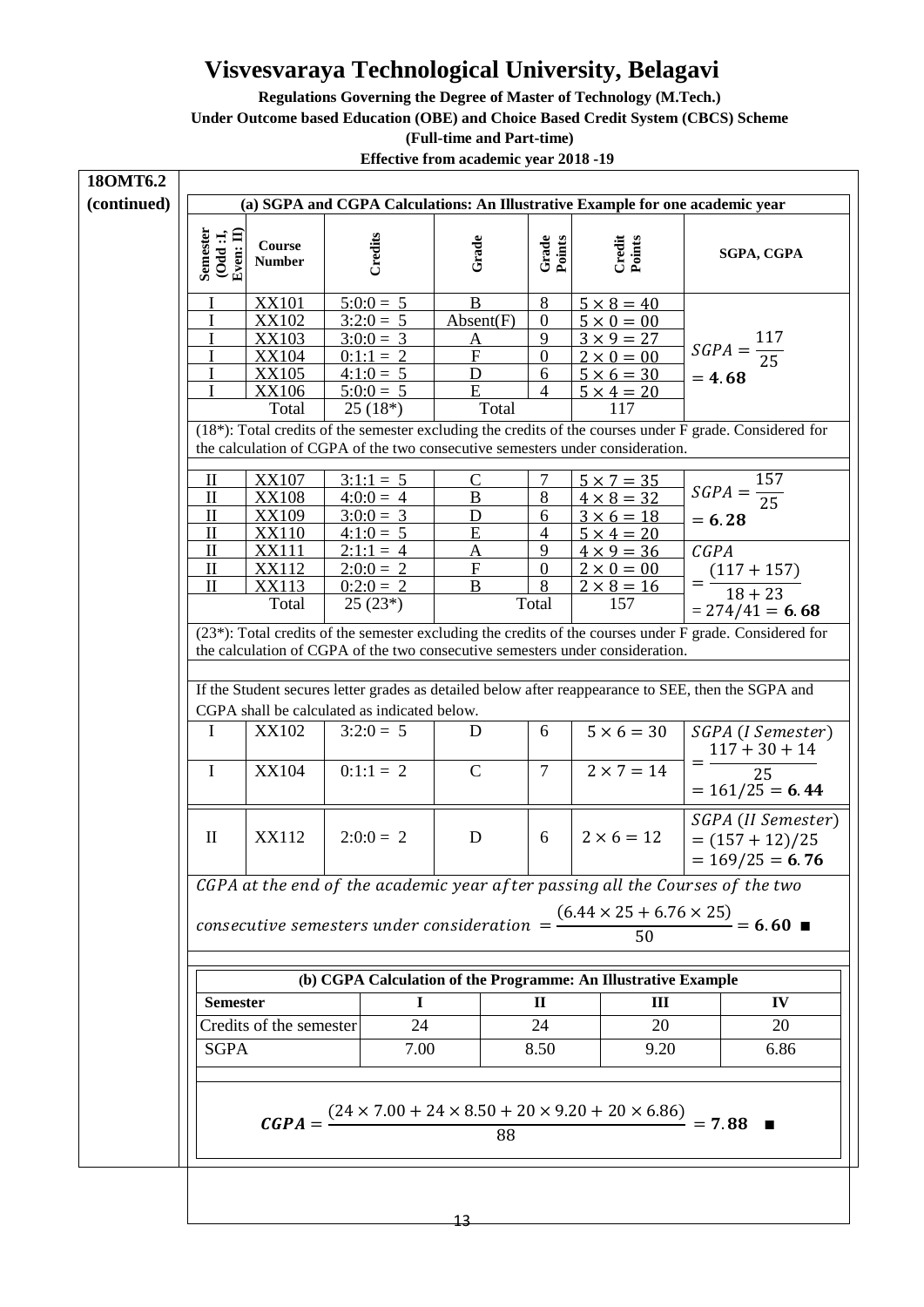**Regulations Governing the Degree of Master of Technology (M.Tech.)**

**Under Outcome based Education (OBE) and Choice Based Credit System (CBCS) Scheme**

|  | Effective from academic year 2018 -19 |  |  |
|--|---------------------------------------|--|--|
|  |                                       |  |  |

| 180MT6.3 | Grade Card: Based on the secured letter grades, grade points, SGPA and CGPA, a grade<br>card for each semester and a consolidated grade card indicating the performance in all<br>semesters shall be issued. ■                                                                                                                                                                                                                   |
|----------|----------------------------------------------------------------------------------------------------------------------------------------------------------------------------------------------------------------------------------------------------------------------------------------------------------------------------------------------------------------------------------------------------------------------------------|
| 180MT7.0 | <b>Conversions of Grades into Percentage and Class Equivalence</b><br>Conversion formula for the conversion of CGPA into percentage is given below:<br>Percentage of marks secured, $P = [CGPA\;r1] \cdot 0.75] \times 10$<br><b>Illustration For A CGPA Of 8.20:</b><br>P = [CGPA Earned 8.2 - 0.75] $\times$ 10 = 74.5 %                                                                                                       |
| 180MT7.1 | <b>Class Equivalence:</b><br>After the conversion of final CGPA into percentage of marks (P), a graduating student<br>is reckoned to have passed in<br>(i) First Class with Distinction (FCD) if $P \ge 70\%$<br>(ii) First Class (FC) if $P \ge 60\%$ but <70% and<br>(iii) Second Class (SC) if $P < 60\%$ .                                                                                                                   |
| 180MT8.0 | <b>Continuous Internal Evaluation and Semester End Evaluation</b>                                                                                                                                                                                                                                                                                                                                                                |
| 180MT8.1 | For each theory and practical paper, the CIE marks shall be 40.<br>For seminar and Project Phase -I, the CIE marks shall be 100.<br>[To be read along with 18OMT8.8]                                                                                                                                                                                                                                                             |
| 180MT8.2 | CIE Marks shall be based on<br>a) Tests (for 20 Marks) and<br>Assignments, Quizzes, Simulations, Experimentations, Mini project, oral<br>b)<br>examinations, field work etc., (for 20 Marks) conducted in respective courses.                                                                                                                                                                                                    |
| 180MT8.3 | The CIE marks in a theory course, for 20 marks, shall be based on two tests covering<br>the entire syllabus. An additional test may be conducted for the needy students to provide<br>an opportunity to improve their CIE Marks before the end of the semester. The CIE<br>marks shall be the average of the marks scored in at least two of the above tests.<br>[To be read along with 18OMT8.8]                                |
| 180MT8.4 | The candidates shall write the Tests in Blue Book/s. The Blue book/s and other<br>documents relating to award of CIE marks under 180MT8.2 (b) shall be preserved by<br>the Principal / Head of the Department for at least six months from the date of<br>announcement of University results and made available for verification at the directions<br>of the Registrar (Evaluation).                                             |
| 180MT8.5 | Every page of the CIE marks list shall bear the signatures of the concerned Teacher,<br>Head of the Department and the Principal.                                                                                                                                                                                                                                                                                                |
| 180MT8.6 | The CIE marks list shall be displayed on the Notice Board and corrections, if any, shall<br>be incorporated before submitting to the University.                                                                                                                                                                                                                                                                                 |
| 180MT8.7 | The CIE marks shall be sent to the university by the Principals well in advance before<br>the commencement of Semester End Examinations. No corrections of the CIE marks<br>shall be entertained after the submission of marks list to the University.                                                                                                                                                                           |
| 180MT8.8 | 50% of the CIE<br>Candidates<br>obtaining less than<br>marks<br>in<br>course<br>any<br>(Theory/Laboratory/Seminar/Internship/Project) shall not be eligible to appear for the<br>University examination in that course/s. In such cases, the Head of the Department shall<br>arrange for the improvement of CIE marks in the course/ Laboratory when offered in the<br>subsequent semester subject to the provision of 18OMT1.5. |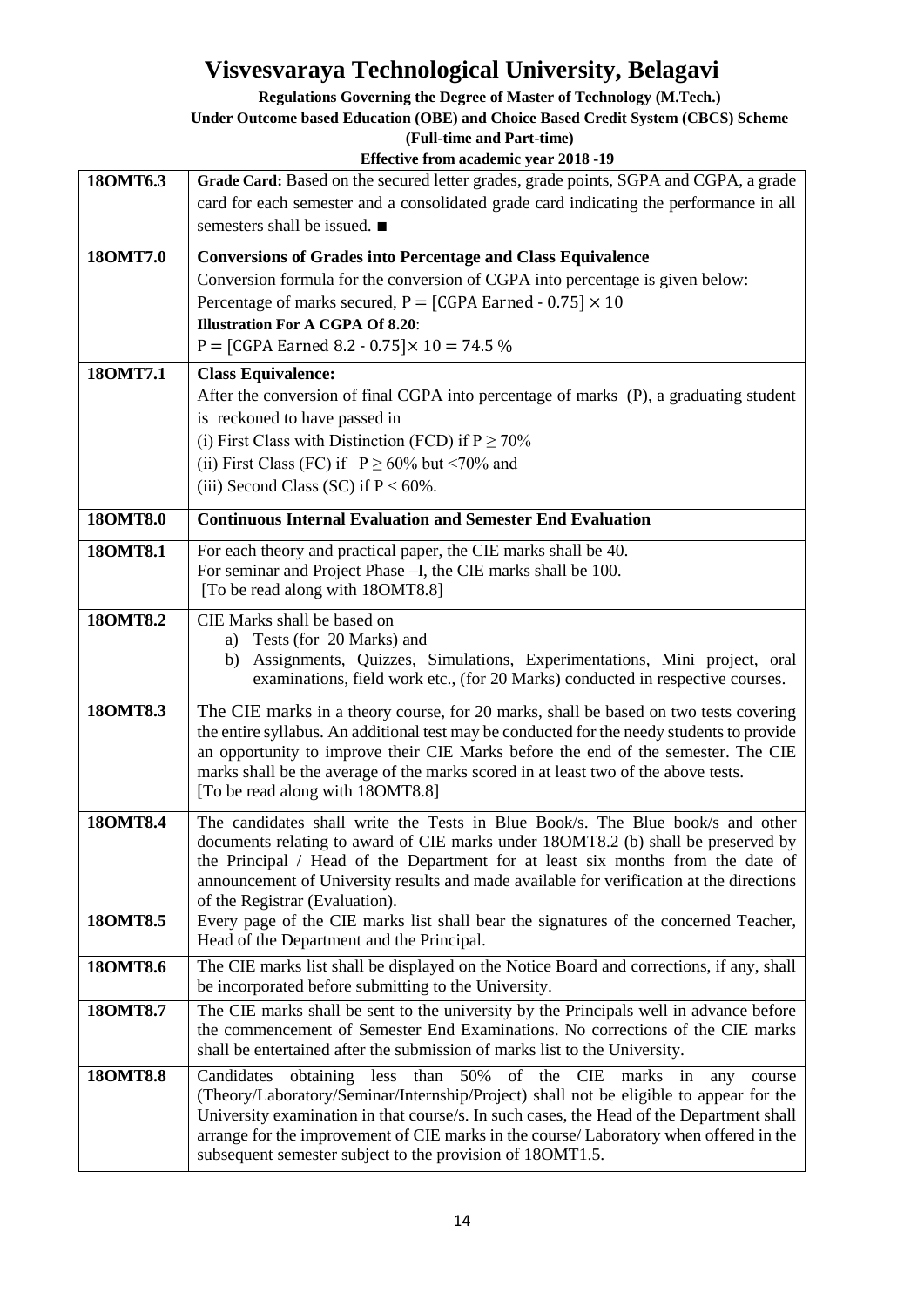**Regulations Governing the Degree of Master of Technology (M.Tech.)**

#### **Under Outcome based Education (OBE) and Choice Based Credit System (CBCS) Scheme**

**(Full-time and Part-time)**

| 180MT8.9  | Semester End Evaluation: There shall be a University examination at the end of each                                                                                        |
|-----------|----------------------------------------------------------------------------------------------------------------------------------------------------------------------------|
|           | semester.                                                                                                                                                                  |
| 180MT8.10 | There shall be double valuation of theory papers. The theory Answer booklets shall be                                                                                      |
|           | valued independently by two examiners appointed by the University.                                                                                                         |
| 180MT8.11 | If the difference between the marks awarded by the two Examiners is not more than 15                                                                                       |
|           | per cent of the maximum marks, the marks awarded to the candidate shall be the average                                                                                     |
|           | of two evaluations.                                                                                                                                                        |
| 180MT8.12 | If the difference between the marks awarded by the two Examiners is more than 15 per                                                                                       |
|           | cent of the maximum marks, the answer booklet shall be evaluated by a third Examiner                                                                                       |
|           | appointed by the university. The average of the marks of nearest two valuations shall be                                                                                   |
|           | considered as the marks secured by the candidate. In case, if one of the three marks falls                                                                                 |
|           | exactly midway between the other two, then the highest two marks shall be taken for                                                                                        |
|           | averaging.                                                                                                                                                                 |
| 180MT9.0  | <b>Eligibility for Passing and Award of Degree</b>                                                                                                                         |
| 180MT9.1  | (1) A student who obtains any grade S to E shall be considered as passed and if a student                                                                                  |
|           | secures F grade in any of the head of passing he/she has to reappear in that head for<br>the SEE.                                                                          |
|           | (2) A student shall be declared successful at the end of the Programme for the award of                                                                                    |
|           | Degree only on obtaining CGPA $\geq$ 5.00, with none of the Courses remaining with F                                                                                       |
|           | Grade.                                                                                                                                                                     |
|           | (3) In case, the CGPA fall below 5.00, the student shall be permitted to appear again                                                                                      |
|           | for SEE for required number of courses (other than seminar and Practical) and times,                                                                                       |
|           | subject to the provision of 18OMT1.5, to make up CGPA $\geq$ 5.0. The student should                                                                                       |
|           | reject the SEE results of the previous attempt and obtain written permission from The                                                                                      |
|           | Registrar (Evaluation) to reappear in the subsequent SEE.                                                                                                                  |
| 180MT9.2  |                                                                                                                                                                            |
|           | For a pass in a theory course, the student shall secure minimum of 40% of the maximum<br>marks prescribed in the Semester End Examination and 50% of marks in CIE and 50 % |
|           | in the aggregate of CIE and SEE marks. The Minimum Passing Grade in a course is E.                                                                                         |
| 180MT9.3  | For a pass in Internship/Practical/Project/Dissertation/Viva-voce examination, a student                                                                                   |
|           | shall secure a minimum of 50% of the maximum marks prescribed for the SEE in                                                                                               |
|           | Internship/Practical/Project/Dissertation/Viva-voce. The Minimum Passing Grade in a                                                                                        |
|           | course is E.                                                                                                                                                               |
| 180MT9.4  | For a pass, a candidate shall obtain a minimum of 50% of maximum marks in Seminar.                                                                                         |
| 18OMT9.5  | IV semester Full-time candidates having backlog courses are permitted to upload the                                                                                        |
|           | dissertation report and to appear for SEE. The IV semester grade card shall be released                                                                                    |
|           | only when the candidate completes all the backlog courses and become eligible for the                                                                                      |
|           | award of degree. [To be read along with 18OMT11.2]                                                                                                                         |
|           | VI semester Part-time candidates having backlog courses are permitted to upload the                                                                                        |
|           | dissertation report and to appear for SEE. The VI semester grade card shall be released                                                                                    |
|           | only when the candidate completes all the backlog courses and become eligible for the                                                                                      |
|           | award of degree. [To be read along with 18OMT11.2]                                                                                                                         |
| 180MT9.6  | A candidate may at his/her desire reject his/her latest semester results of University                                                                                     |
|           | examination in respect to all courses of that semester. However, in the IV semester the                                                                                    |
|           | rejection shall not include the Project work. Rejection shall be permitted only once                                                                                       |
|           | during the entire Programme. The CIE marks of the rejected semester shall remain the                                                                                       |
|           | same.                                                                                                                                                                      |
|           | Rejection of results of the University examination including CIE marks is not permitted.                                                                                   |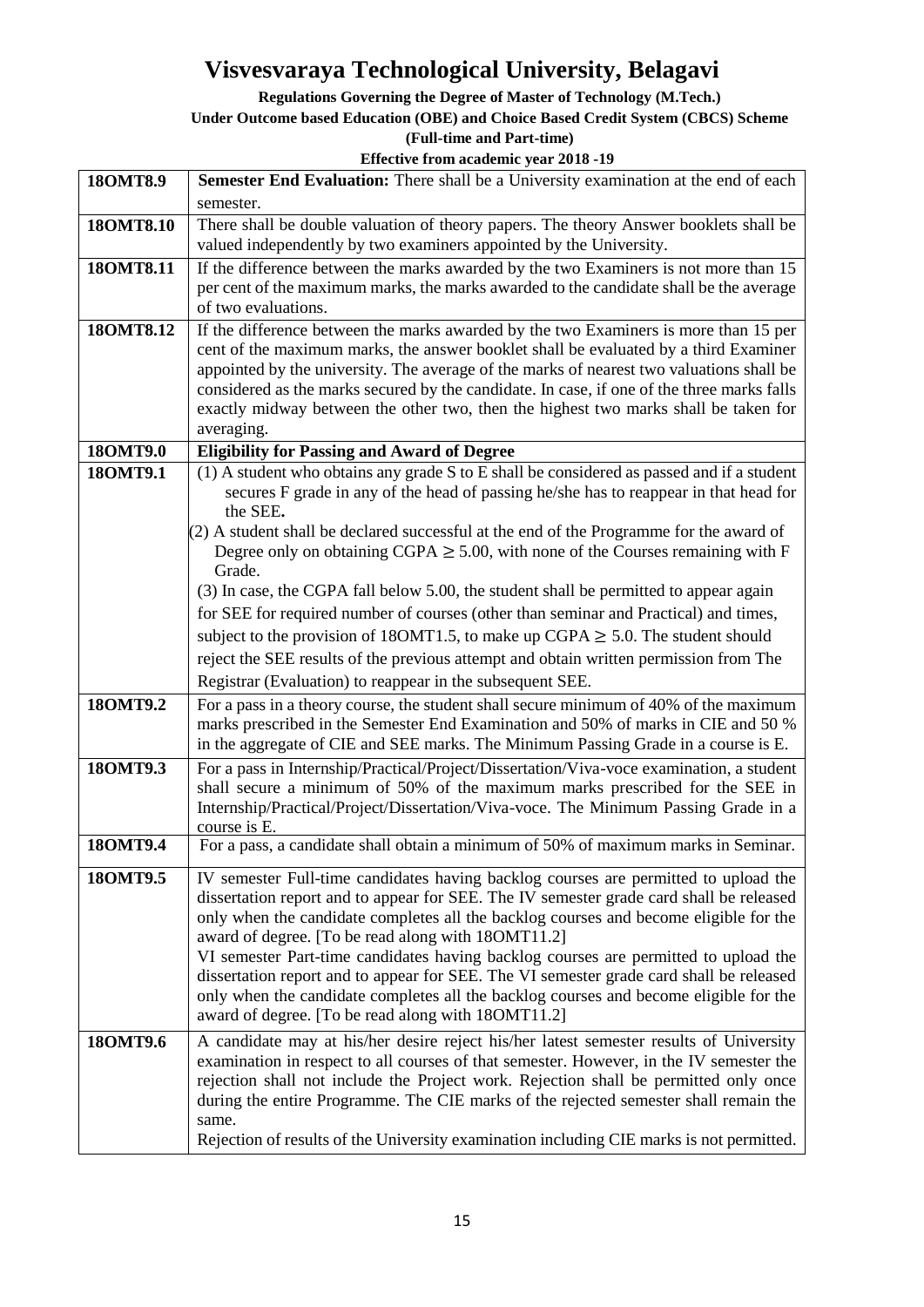**Regulations Governing the Degree of Master of Technology (M.Tech.)**

#### **Under Outcome based Education (OBE) and Choice Based Credit System (CBCS) Scheme**

**(Full-time and Part-time)**

| 180MT9.7  | If the rejection of the University examination results of the semester happens to be of an       |
|-----------|--------------------------------------------------------------------------------------------------|
|           | odd semester, the candidate can take admission to the immediate next even semester.              |
|           | However, if the rejection of the University result is of even semester, the candidate            |
|           | cannot take admission to the next odd semester.                                                  |
| 180MT9.8  | Application for rejection shall be submitted to the Registrar (Evaluation) through the           |
|           | Principal of the college, within thirty days from the date of announcement of results.           |
| 180MT9.9  | A candidate, who opts for rejection of results of a semester shall be eligible for the award     |
|           | of class and distinction, but shall not be eligible for the award of rank.                       |
| 180MT9.10 | <b>Eligibility for Award of Degree:</b>                                                          |
|           | A student shall be declared to have completed the degree of Master of Technology,                |
|           | provided the student has undergone the stipulated course work as per the regulations and         |
|           | has earned the prescribed Credits, as per the Scheme of Teaching and Examination, of             |
|           | the programme.                                                                                   |
| 180MT10.0 | <b>Attendance Requirement</b>                                                                    |
| 180MT10.1 | <b>Registration and Enrolment:</b>                                                               |
|           | Except for the first semester, registration for a semester will be done during a<br>$\mathbf{i}$ |
|           | specified week before the semester end examination of the previous semester.                     |
|           | The registration sheet should have the Candidate details, course name and code,<br>$\mathbf{ii}$ |
|           | number of credits and category (core/elective/audit) for each course of that                     |
|           | semester.                                                                                        |
|           | iii) The Faculty Adviser, assigned by the Head of the Department, will counsel the               |
|           | students in planning their courses of study and provide guidance, motivation,                    |
|           | emotional support, and enable the mentees to reach the desired professional and<br>career goals. |
| 180MT10.2 | Courses of each semester shall be treated as a separate unit for calculation of the              |
|           | attendance.                                                                                      |
| 180MT10.3 | The candidate has to put in a minimum attendance of 85% in each course with a provision          |
|           |                                                                                                  |
|           | to condone 10% of the attendance by the Vice-Chancellor on the specific                          |
|           | recommendation of the Principal of the college where the candidate is studying, based            |
|           | on medical grounds, participation in University/ State/ National/ International level            |
|           | sports and cultural activities, seminars, workshops, paper presentation etc., of significant     |
|           | value. The necessary documents in support are to be submitted along with                         |
|           | recommendations to condone the shortage.                                                         |
| 180MT10.4 | In case of late admission, approved by competent authority (DTE/VTU), to I semester              |
|           | of the programme the attendance shall be reckoned from the date of admission to the              |
|           | programme.                                                                                       |
| 180MT10.5 | A candidate, who does not satisfy the attendance requirement (in one or more Courses)            |
|           | as mentioned in 180MT10.3 shall not be eligible to appear for the SEE of that semester           |
|           | and shall not be permitted to take admission to next higher semester. The candidate shall        |
|           | be required to repeat that semester during the subsequent year.                                  |
| 180MT10.6 | Principals of the concerned colleges shall notify regularly, the list of candidates who fall     |
|           | short of attendance.                                                                             |
| 180MT10.7 | The list of the candidates falling short of attendance shall be sent to the University at        |
|           | least one week prior to the commencement of the examination.                                     |
| 180MT11.0 | <b>Promotion and Eligibility</b>                                                                 |
| 180MT11.1 | <b>Promotion:</b>                                                                                |
|           | There shall be no restriction for promotion from an odd semester to the next even                |
|           | semester, provided the student has fulfilled the attendance requirement.                         |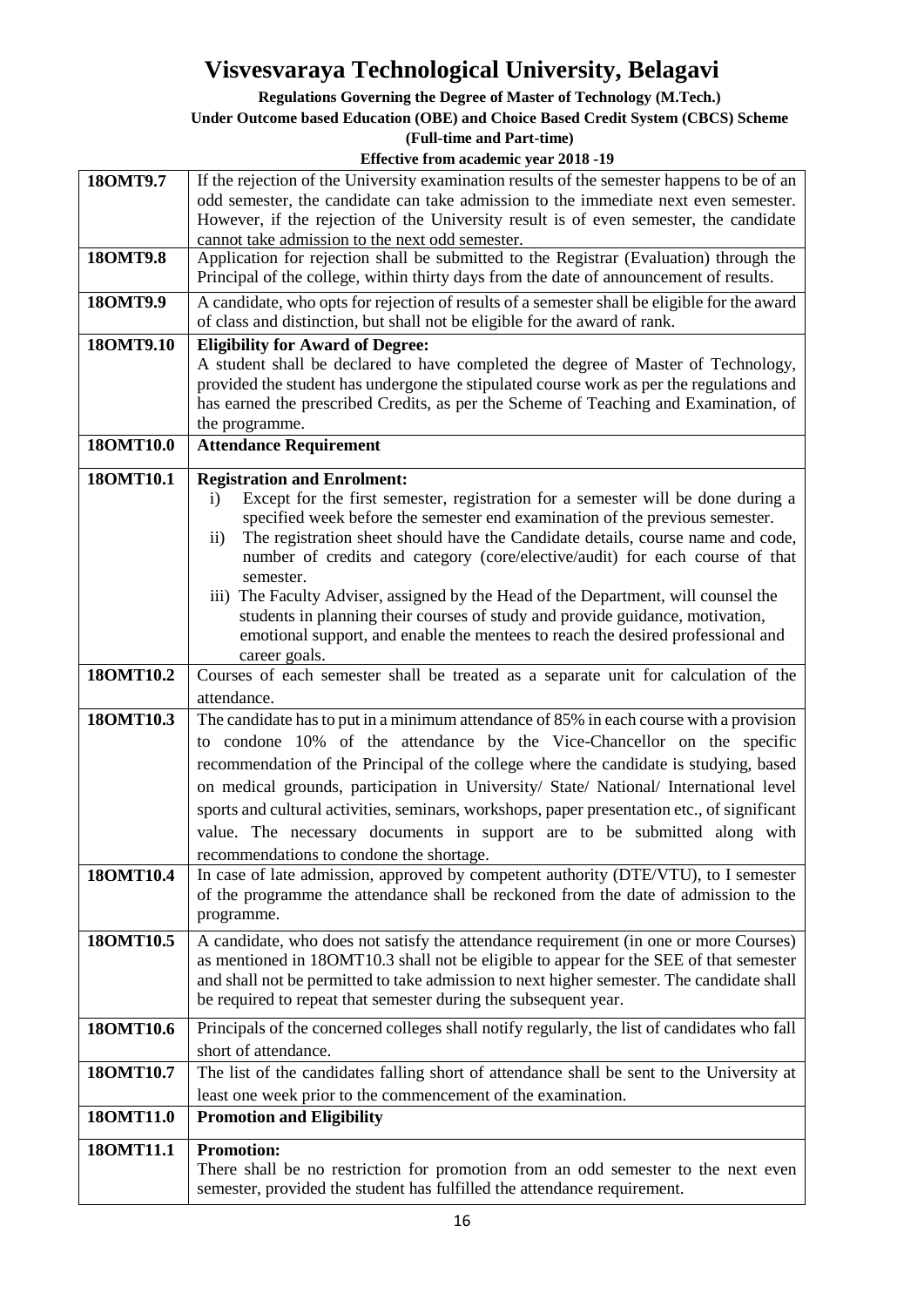**Regulations Governing the Degree of Master of Technology (M.Tech.)**

#### **Under Outcome based Education (OBE) and Choice Based Credit System (CBCS) Scheme**

|                          | Effective from academic year 2018 -19                                                                                                                                                                                                                                                                                                                                                                                                                                                                                                                                                                                                                                                                                                                                                                                                                                                                                                                                           |
|--------------------------|---------------------------------------------------------------------------------------------------------------------------------------------------------------------------------------------------------------------------------------------------------------------------------------------------------------------------------------------------------------------------------------------------------------------------------------------------------------------------------------------------------------------------------------------------------------------------------------------------------------------------------------------------------------------------------------------------------------------------------------------------------------------------------------------------------------------------------------------------------------------------------------------------------------------------------------------------------------------------------|
| 180MT11.2<br>180MT11.3   | (a) Candidates, under full-time programme, with a maximum of two backlog courses<br>of first year shall be eligible for taking admission to second year (III semester).<br>(b) i. Candidates, under part-time Programme, with one backlog subject of an academic<br>year shall be eligible for taking admission to next odd semester from even semester.<br>ii. For admission to V semester, Candidates under part-time Programme must have<br>completed all the courses of I and II semesters.<br>(c) Each credit course shall be treated as a head of passing.<br>The Mandatory non - credit courses, if any, shall not be considered for the Eligibility<br>criterion prescribed for promotion, award of Class, calculation of SGPA and CGPA.<br>However, a pass in the above courses is mandatory before the completion of Degree.                                                                                                                                          |
| 180MT12.0                | <b>Temporary Discontinuation/Break in the Program</b>                                                                                                                                                                                                                                                                                                                                                                                                                                                                                                                                                                                                                                                                                                                                                                                                                                                                                                                           |
| 180MT12.1                | (a) If a candidate, for any reason, temporarily discontinues the Programme or take a<br>break from programme during any semester, he/she may be permitted to continue in<br>the programme by registering to the same semester of the prevailing scheme. The<br>shall complete all the remaining course work subject to the provision<br>candidate<br>18OMT1.5. Also the Candidates may have to complete additional course/s, if any, as<br>per the decision of concerned Board of Studies and approval of Dean, Faculty<br>of Engineering, on establishing equivalence between two schemes. A Grade card<br>shall be issued to that effect. Additional course/s shall not be considered for the eligibility<br>criterion prescribed for promotion. However, based on the individual cases, it is<br>considered to decide the SGPA and CGPA to admit the student for the award of degree.<br>Such candidate shall not be eligible for the award of rank.                         |
| 180MT12.1<br>(continued) | (b) Candidates who takes admission to any semester of the existing scheme from another<br>a repeater/fresher because of various reasons have to complete<br>scheme,<br>as<br>additional course/s, if any, as per the decision of concerned Board of Studies<br>and approval of Dean, Faculty of Engineering, on establishing equivalence<br>between two schemes. A Grade card shall be issued to that effect. Additional<br>course/s shall not be considered for the eligibility criterion prescribed for promotion.<br>However, based on the individual cases, it is considered to decide the SGPA and<br>CGPA to admit the student for the award of degree. Such candidate shall not be<br>eligible for the award of rank.                                                                                                                                                                                                                                                    |
| 180MT13.0                | <b>Award of Prizes, Medals and Ranks</b>                                                                                                                                                                                                                                                                                                                                                                                                                                                                                                                                                                                                                                                                                                                                                                                                                                                                                                                                        |
| 180MT13.1                | For the award of Prizes and Medals, the conditions stipulated by the Donor shall be<br>considered subject to the provisions of the statutes framed by the University for such<br>awards.                                                                                                                                                                                                                                                                                                                                                                                                                                                                                                                                                                                                                                                                                                                                                                                        |
| 180MT13.2                | (1) For award of rank in a Specialization of Master of Technology, the CGPA secured<br>by the student on completion of the programme is considered.<br>(2) A student shall be eligible for a rank at the time of award of degree of Master of<br>Technology, provided the student<br>a. Is not a repeater in any semester<br>b. Has not rejected the results of any semester.<br>c. Has passed I to IV semester in all the courses in first attempt only<br>(3) The total number of ranks awarded shall be 10% of total number of students appeared<br>in IV semester subject to a maximum of 10 ranks in a Specialization.<br>(4) For award of ranks in a Specialization, a minimum of 10 students should have<br>appeared in the IV semester examination.<br><b>Illustration:</b><br>If 150 students appeared for the IV semester in VLSI Design and Embedded<br>(a)<br>Systems Branch, the number of ranks to be declared in VLSI Design and<br>Embedded Systems will be 10. |